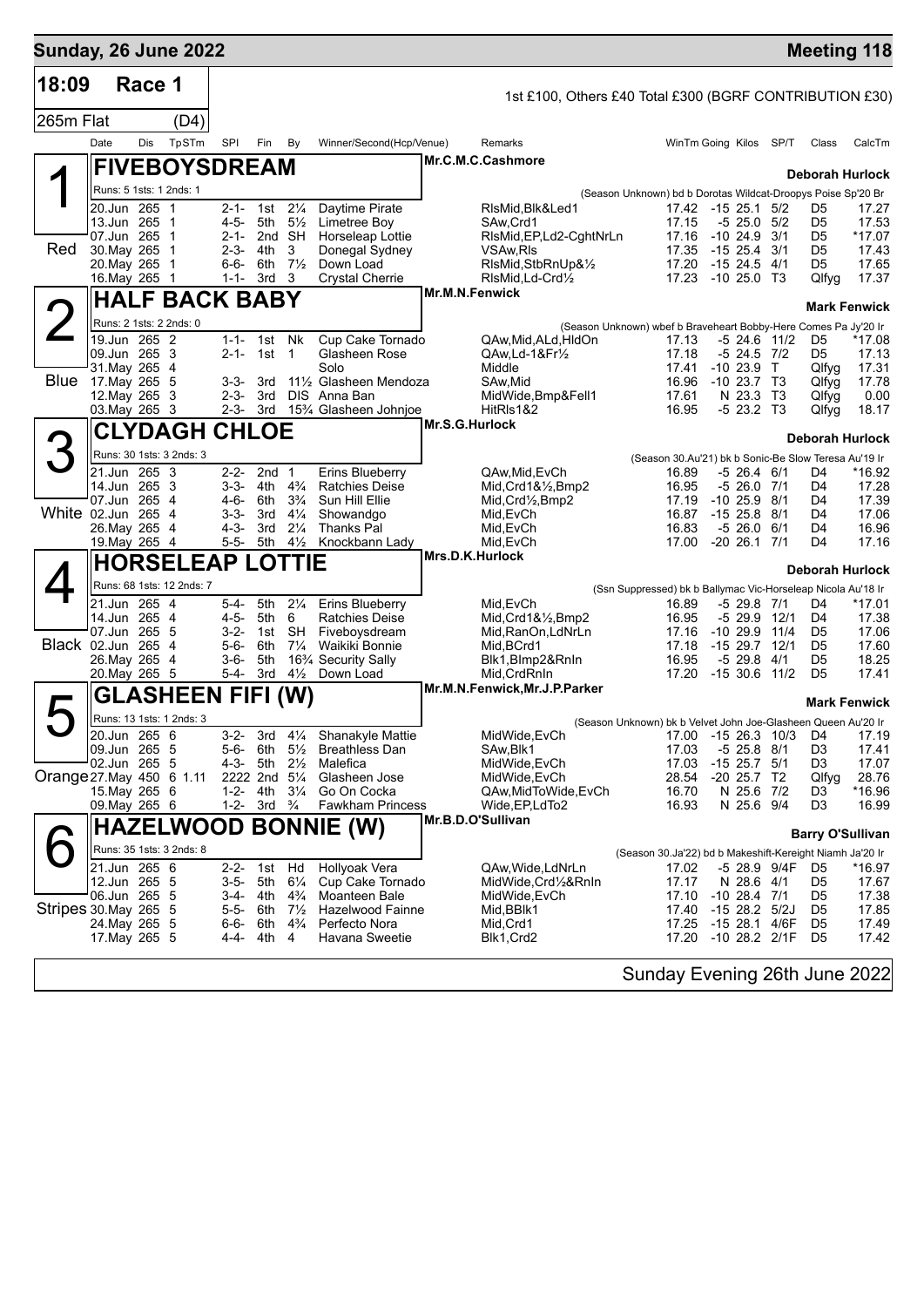| <b>Sunday, 26 June 2022</b> |                                          |        |                            |                         |                                        |                                        |                 |                                                           |                                                           |                                                                      |                 | <b>Meeting 118</b>               |                   |
|-----------------------------|------------------------------------------|--------|----------------------------|-------------------------|----------------------------------------|----------------------------------------|-----------------|-----------------------------------------------------------|-----------------------------------------------------------|----------------------------------------------------------------------|-----------------|----------------------------------|-------------------|
| 18:28                       |                                          | Race 2 |                            |                         |                                        |                                        |                 | 1st £200, Others £50 Total £450 (BGRF CONTRIBUTION £30)   |                                                           |                                                                      |                 |                                  |                   |
| 480m Flat                   |                                          |        | (A1)                       |                         |                                        |                                        |                 |                                                           |                                                           |                                                                      |                 |                                  |                   |
|                             | Date                                     | Dis    | TpSTm                      | <b>SPI</b>              | Fin<br>By                              | Winner/Second(Hcp/Venue)               |                 | Remarks                                                   |                                                           | WinTm Going Kilos SP/T                                               |                 | Class                            | CalcTm            |
|                             |                                          |        |                            | <b>SEAGLASS SHANNON</b> |                                        |                                        | Mr.E.J.Herbert  |                                                           |                                                           |                                                                      |                 |                                  |                   |
|                             |                                          |        | Runs: 52 1sts: 16 2nds: 11 |                         |                                        |                                        |                 |                                                           |                                                           |                                                                      |                 | <b>Anthony Collett</b>           |                   |
|                             | 20.Jun 480 1 3.36                        |        |                            | 2211 1st                | $2\frac{1}{2}$                         | Pinewood Syd                           |                 | RIsMid.Led3                                               | (Season 29.Oc'21) bk b Farloe Blitz-Rocken Pearl De'18 Ir | 29.77 -30 33.0 9/4J                                                  |                 | - A2                             | 29.47             |
|                             | 12.Jun 480 1 3.32                        |        |                            |                         | 2222 2nd 41/4                          | Waste House Rock                       |                 | RIsMid, RanOn                                             | 29.20                                                     |                                                                      | N 33.1 13/8F A2 |                                  | 29.54             |
| <b>Red</b>                  | 06.Jun 480 2 3.32<br>31 May 480 1 3.33   |        |                            | 3332 1st<br>2211 1st    | SH<br>$\overline{1}$                   | <b>Melodys Steel</b><br>Sheriff Star   |                 | RIsMid, LdNrLn<br>RIsMid, Led <sup>1</sup> / <sub>2</sub> | 29.86<br>29.66                                            | $-20$ 33.1 $7/4F$<br>$-20$ 33.1 $1/1F$                               |                 | A <sub>2</sub><br>A <sub>2</sub> | 29.66<br>*29.46   |
|                             | 26. May 480 1 3.35                       |        |                            |                         | 3222 2nd 11/2                          | Anglesey Myal                          |                 | RIsMid, CrdRnIn                                           | 29.55                                                     | $-20$ 33.2 $9/4$                                                     |                 | A2                               | 29.47             |
|                             | 19. May 480 1 3.26                       |        |                            | 2222 3rd 2              |                                        | Azza Mojo                              |                 | EvCh<br><b>Mr.A.Blanco Peres</b>                          | 29.70                                                     | -40 33.3 2/1                                                         |                 | A <sub>2</sub>                   | 29.46             |
|                             |                                          |        |                            | <b>DEADLY DOUGHNUT</b>  |                                        |                                        |                 |                                                           |                                                           |                                                                      |                 | <b>Paul Donovan</b>              |                   |
|                             |                                          |        | Runs: 55 1sts: 18 2nds: 8  |                         |                                        |                                        |                 |                                                           |                                                           | be d Taylors Sky-Yahoo Perlena Jn'18 Ir                              |                 |                                  |                   |
|                             | 20.Jun 265 2<br>10.Jun 480 2             |        |                            | 5333 3rd                | 3                                      | Solo<br><b>Charlie Trend</b>           |                 | <b>RIsToMid</b><br>RIsMid, EvCh, (HT)                     | 16.76<br>29.34                                            | -15 30.7 T<br>$-10$ 30.8 $5/2$                                       |                 | ReQul 16.61<br>A1                | 29.47             |
|                             | 03.Jun 480 2 3.23                        |        |                            | 3455 6th                | $6\frac{3}{4}$                         | Droopys Supremo                        |                 | RIsMid, Bmp1&4, Crd2&3/4                                  | 29.76                                                     | $-20$ 30.7 11/4                                                      |                 | A <sub>1</sub>                   | 30.09             |
| <b>Blue</b>                 | 26. May 480 1 3.27                       |        |                            | 2112 1st                | $\frac{1}{2}$                          | Jewel Of Madonna                       |                 | EP, RIs, Ld1                                              | 29.35                                                     | -20 31.3 8/11F A1                                                    |                 |                                  | 29.15             |
|                             | 20. May 480 1 3.30<br>04.Apr 480 1 3.15  |        |                            | 2222 2nd<br>1111 1st    | $\mathbf{1}$<br>-1                     | Millbank Peach<br>Jewel Of Madonna     |                 | RIsMid, Always2nd<br>RIs, ALd                             | 29.27<br>28.95                                            | $-30$ 31.5<br>N 31.5 9/2                                             | 3/1             | A <sub>1</sub><br>A <sub>1</sub> | 29.05<br>*28.95   |
|                             |                                          |        | <b>BORNA DIME</b>          |                         |                                        |                                        | Mr.E.Moore      |                                                           |                                                           |                                                                      |                 |                                  |                   |
|                             | Runs: 15 1sts: 2 2nds: 3                 |        |                            |                         |                                        |                                        |                 |                                                           |                                                           |                                                                      |                 | <b>Anthony Collett</b>           |                   |
|                             | 19.Jun 480 3 3.23                        |        |                            | 2221 1st                | $3\frac{3}{4}$                         | Ragtime Grace                          |                 | Mid.Sn2nd.Ld <sup>3</sup> /4                              | 29.32                                                     | bk d Cloran Paddy-Borna Candy Ap'19 Ir<br>$-10$ 32.2 $7/2$           |                 | А2                               | *29.22            |
|                             | 09.Jun 480 3 3.35                        |        |                            |                         | 2222 2nd 31/4                          | Borna Rhythm                           |                 | Mid, Crd1                                                 | 29.43                                                     | $-20$ 32.8 T <sub>2</sub>                                            |                 | ReQul 29.49                      |                   |
| White 29. May 265 2         | 03.Jun 265 3                             |        |                            | $1 - 1 - 1$ st          | 1<br>2-2- 2nd $1\frac{3}{4}$           | Borna Rhythm<br>Borna Rhythm           |                 | Mid,Ld1<br>MidRIs, EvCh                                   | 16.58<br>16.50                                            | $-10$ 32.8 T2<br>$-532.6$ T2                                         |                 | ReQul 16.48<br>ReQul 16.59       |                   |
|                             | 09. May 265 3                            |        |                            |                         |                                        | Solo                                   |                 | MidRIs                                                    | 16.70                                                     | N 32.1 T                                                             |                 | xLame 16.70                      |                   |
|                             | 13. Mar 480 3 3.30                       |        |                            | 6555 5th                |                                        | 121/2 Foolish Ways                     |                 | FcdCk&Blk1                                                | 29.33                                                     | $-30$ 31.6 $9/2$                                                     |                 | Α1                               | 30.03             |
|                             | <b>SOME KID</b>                          |        |                            |                         |                                        |                                        | Mrs.D.K.Hurlock |                                                           |                                                           |                                                                      |                 | Deborah Hurlock                  |                   |
|                             | Runs: 17 1sts: 5 2nds: 1                 |        |                            |                         |                                        |                                        |                 |                                                           |                                                           | dkbd d Superior Panama-My Special One Fb'20 Ir                       |                 |                                  |                   |
|                             | 20.Jun 480 3 3.23<br>14.Jun 480 4 3.30   |        |                            | 1111 1st<br>2222 4th    | $3\frac{1}{4}$<br>$5\frac{1}{2}$       | Senahel Brandy<br>Clonkeen Ziggy       |                 | EP, Mid, Led1<br>Mid, CrdRnIn                             | 29.58<br>29.58                                            | -30 33.7 2/1F A2<br>$-20$ 33.7 $6/1$                                 |                 | A2                               | *29.28<br>29.81   |
|                             | 09.Jun 480 4 3.30                        |        |                            | 3345 5th                | $4\frac{1}{4}$                         | Long Phoenix                           |                 | Mid, Crd3                                                 | 29.57                                                     | -20 33.7 11/1                                                        |                 | A1                               | 29.72             |
| Black 05.Jun 480 4 3.23     |                                          |        |                            | 1111 1st                | Hd                                     | Waste House Rock                       |                 | Mid, EP, Ld1, HIdOn                                       | 29.77                                                     | $-30$ 33.7 $9/2$                                                     |                 | A2                               | 29.47             |
|                             | 30. May 480 4 3.26<br>24. May 480 4 3.27 |        |                            | 4544 3rd<br>1111 1st    | $3\frac{1}{4}$                         | Feora Lottie<br>SH Aayamza Princess    |                 | <b>Blk1&amp;2</b><br>EP, Mid, Ld1                         | 29.91<br>30.09                                            | $-30$ 34.0 $7/1$<br>-40 33.8 15/8J A3                                |                 | A2                               | 29.88<br>29.69    |
|                             |                                          |        |                            | <b>DROOPYS SUPREMO</b>  |                                        |                                        |                 | Mr.P.J.Claxson, Mr.C.P. Wenborn                           |                                                           |                                                                      |                 |                                  |                   |
|                             | Runs: 25 1sts: 6 2nds: 6                 |        |                            |                         |                                        |                                        |                 |                                                           |                                                           |                                                                      |                 | <b>Mark Fenwick</b>              |                   |
|                             | 19.Jun 480 5 3.25                        |        |                            |                         |                                        | 5433 4th 21/ <sub>2</sub> Emers Romeo  |                 | Wide, Crd1/4                                              |                                                           | bk d Droopys Sydney-Droopys Dance Oc'19 Ir<br>29.14 -10 38.8 10/1 A1 |                 |                                  | 29.24             |
|                             | 10.Jun 480 5                             |        |                            | 4445 5th                | 6                                      | <b>Charlie Trend</b>                   |                 | Wide, EvCh, (HT)                                          | 29.34                                                     | -10 39.1 15/8F A1                                                    |                 |                                  | 29.72             |
| Orange 29. May 480 6 3.23   | 03.Jun 480 5 3.24                        |        |                            | 2211 1st<br>2222 2nd    | Nk<br>SH                               | Jewel Of Madonna<br>Havana Lover       |                 | Wide,Crd&Ld3,HldOn<br>Wide,Ld4-CghtNrLn                   | 29.76<br>29.14                                            | $-20$ 39.0 9/4<br>$-10$ 38.9 $7/1$                                   |                 | Α1<br>0R                         | 29.56<br>$*29.05$ |
|                             | 22. May 480 5 3.31                       |        |                            | 5542 1st                | $\frac{1}{2}$                          | <b>Westway Blake</b>                   |                 | Wide, Bmp1, LdNrLn                                        | 29.35                                                     | $-20$ 38.9 $9/2$                                                     |                 | 0R                               | 29.15             |
|                             | 15. May 480 6 3.27                       |        |                            |                         | 5553 2nd 6 <sup>3</sup> / <sub>4</sub> | <b>Emers Romeo</b>                     |                 | Wide, Crd1                                                | 28.80                                                     | N 38.9 11/2                                                          |                 | 0R                               | 29.34             |
|                             |                                          |        |                            |                         |                                        | <b>SOUTHFIELD BILLY (W)</b>            |                 | Mr.M.J.Gilbert, Mr.J.M. Winchester                        |                                                           |                                                                      |                 | <b>Mark Fenwick</b>              |                   |
|                             |                                          |        | Runs: 70 1sts: 19 2nds: 14 |                         |                                        |                                        |                 |                                                           |                                                           | bd d Forest Con-Droopys Elite My'18 Ir                               |                 |                                  |                   |
|                             | 20.Jun 480 6 Scr<br>09.Jun 480 6 3.36    |        |                            | 6622 1st<br>5434 4th    | $2\frac{1}{2}$                         | Brer Puma(R12)                         |                 | LedRnIn                                                   | 29.56                                                     | -30 36.0 13/8F Hcp<br>$-20$ 35.6 $2/1$                               |                 |                                  | 29.26             |
|                             | 03.Jun 480 5 3.27                        |        |                            | 2211 1st                | $2\frac{1}{2}$<br>$5\frac{1}{4}$       | Long Phoenix<br><b>Sandling Prince</b> |                 | SAw, Wide<br>MidWide, Ld3, MsdTbl                         | 29.57<br>29.64                                            | $-20$ 36.1 6/1                                                       |                 | A1<br>A1                         | 29.57<br>29.44    |
| Stripes 26. May 480 6 3.24  |                                          |        |                            | 4233 3rd                | $2\frac{1}{4}$                         | Deadly Doughnut                        |                 | MidWide, EvCh                                             | 29.35                                                     | $-20,36.0$                                                           | -6/1            | A1                               | 29.34             |
|                             | 15 May 480 6 3.37<br>11.Apr 480 6 3.23   |        |                            | 3453 3rd<br>3222 1st    | $2\frac{3}{4}$<br>$1\frac{1}{4}$       | Lenson Doctor<br>Crackaway Oxo         |                 | SAw,Wide<br>MidWide, EP, LdRnIn                           | 29.25<br>29.16                                            | N 35.6 3/1                                                           | N 35.8 5/2F     | 0R<br>A <sub>1</sub>             | 29.47<br>$*29.16$ |
|                             |                                          |        |                            |                         |                                        |                                        |                 |                                                           |                                                           |                                                                      |                 |                                  |                   |
|                             |                                          |        |                            |                         |                                        |                                        |                 |                                                           |                                                           |                                                                      |                 |                                  |                   |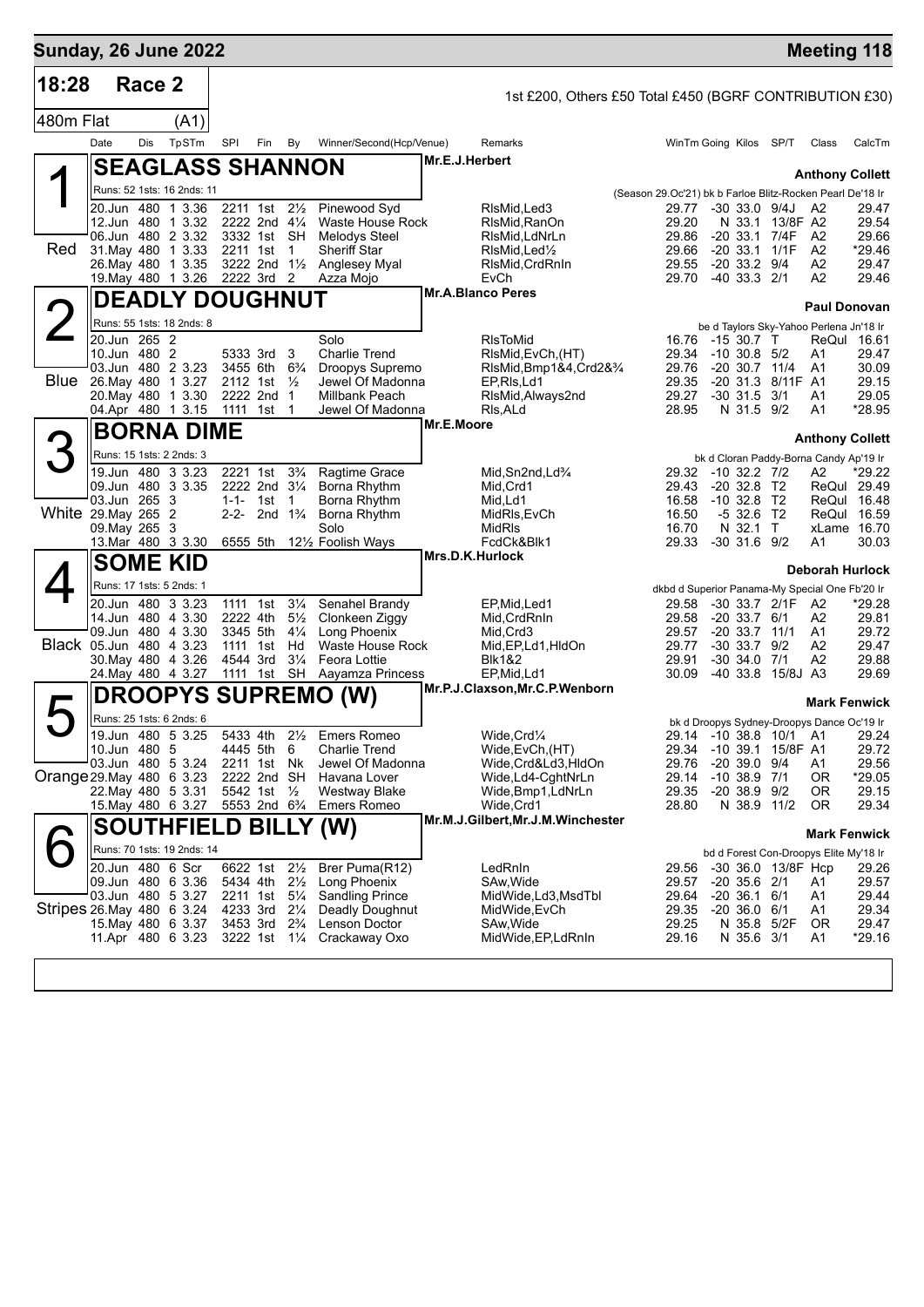| <b>Sunday, 26 June 2022</b> |                                               |        |                          |                                                    |                         |                                  |                                           |               |                                                         |                                                                    |  |                                              |                   | <b>Meeting 118</b>                                 |                   |
|-----------------------------|-----------------------------------------------|--------|--------------------------|----------------------------------------------------|-------------------------|----------------------------------|-------------------------------------------|---------------|---------------------------------------------------------|--------------------------------------------------------------------|--|----------------------------------------------|-------------------|----------------------------------------------------|-------------------|
| 18:43                       |                                               | Race 3 |                          |                                                    |                         |                                  |                                           |               | 1st £150, Others £50 Total £400 (BGRF CONTRIBUTION £30) |                                                                    |  |                                              |                   |                                                    |                   |
| 480m Flat                   |                                               |        | (A3)                     |                                                    |                         |                                  |                                           |               |                                                         |                                                                    |  |                                              |                   |                                                    |                   |
|                             | Date                                          | Dis    | TpSTm                    | SPI                                                | Fin                     | By                               | Winner/Second(Hcp/Venue)                  |               | Remarks                                                 |                                                                    |  | WinTm Going Kilos SP/T                       |                   | Class                                              | CalcTm            |
|                             |                                               |        | <b>SEALS LEGEND</b>      |                                                    |                         |                                  |                                           | Mr.J.R.Sealey |                                                         |                                                                    |  |                                              |                   |                                                    |                   |
|                             |                                               |        |                          |                                                    |                         |                                  |                                           |               |                                                         |                                                                    |  |                                              |                   | <b>Barry O'Sullivan</b>                            |                   |
|                             | 21.Jun 480 1 3.29                             |        | Runs: 36 1sts: 2 2nds: 6 | 3222 2nd                                           |                         | $1\frac{1}{2}$                   | Cill Dubh Leo                             |               | Rls, RanOn                                              | 29.75                                                              |  | $-20.33.3$                                   | 5/1               | bk d Pat C Sabbath-Lemon Debbie Ap'19 Ir<br>A3     | 29.68             |
|                             | 13.Jun 480                                    |        | 1 3.30                   | 4445 3rd                                           |                         | $4\frac{3}{4}$                   | <b>Brennans Blondie</b>                   |               | RIs Crd4                                                | 29.84                                                              |  | $-20$ 33.4 $10/1$                            |                   | A3                                                 | 30.02             |
|                             | 07.Jun 480                                    |        | 13.43                    | 6666 5th                                           |                         | $4\frac{3}{4}$                   | Tuckeys Jet                               |               | RIs, SAw, EvCh                                          | 30.14                                                              |  | $-30$ 33.6                                   | 5/1               | A3                                                 | 30.21             |
| Red                         | 02.Jun 480<br>27. May 480                     |        | 1 3.33<br>1 3.32         | 2435 5th<br>4434 4th                               |                         | $9\frac{1}{4}$<br>$2\frac{3}{4}$ | <b>Borna Trooper</b><br>Fweshairpie       |               | RIs, SItCrd3<br>Rls, RanOnLate                          | 29.76<br>29.94                                                     |  | $-30$ 33.8 $8/1$<br>$-20$ 32.9 $8/1$         |                   | A3<br>A3                                           | 30.20<br>29.95    |
|                             | 16.Apr 480 1 3.31                             |        |                          | 4222 1st                                           |                         | -1                               | <b>Hollyoak Dexter</b>                    |               | RIs, RanOn, LdRnIn                                      | 29.85                                                              |  | $-20$ 32.7 $5/1$                             |                   | A3                                                 | *29.65            |
|                             |                                               |        | <b>BURNPARK RANKIN</b>   |                                                    |                         |                                  |                                           |               | Mr.M.N.Fenwick, Mr.M.Shinett                            |                                                                    |  |                                              |                   |                                                    |                   |
|                             | Runs: 49 1sts: 9 2nds: 9                      |        |                          |                                                    |                         |                                  |                                           |               |                                                         |                                                                    |  |                                              |                   | <b>Mark Fenwick</b>                                |                   |
|                             | 20.Jun 480 2 3.33                             |        |                          | 6666 6th                                           |                         | $6\frac{3}{4}$                   | Murlens Sabbath                           |               | Crd1                                                    | 29.99                                                              |  | $-30$ 33.5 $6/1$                             |                   | bk d Confident Rankin-Burnpark Diva Jy'19 Ir<br>A3 | 30.22             |
|                             | 13.Jun 480 2 3.31                             |        |                          | 5322 2nd                                           |                         | $4\frac{1}{4}$                   | Senahel Brandy                            |               | RIsMid, EvCh                                            | 29.70                                                              |  | $-20, 33.6, 8/1$                             |                   | A3                                                 | 29.84             |
|                             | 07.Jun 480 2 3.28                             |        |                          | 1133 2nd                                           |                         | $2\frac{3}{4}$                   | Tuckeys Jet                               |               | RIsMid, QAw, Ld-1/2                                     | 30.14                                                              |  | $-30$ 33.6 $5/1$                             |                   | A3                                                 | 30.06             |
| <b>Blue</b>                 | 27. May 480 3 3.27<br>19. May 480 2 3.33      |        |                          | 3344 5th<br>6663 3rd                               |                         | $5\frac{1}{2}$<br>$7\frac{1}{2}$ | Cill Dubh Leo<br><b>Boomerang Blaze</b>   |               | RIsMid, Bmp1<br>RIsMid, BBIk1                           | 29.82<br>30.15                                                     |  | $-20$ 33.5 $5/1$<br>$-50$ 33.2 $7/1$         |                   | A3<br>A3                                           | 30.06<br>30.25    |
|                             | 14.Apr 480 2 3.21                             |        |                          | 1111 1st                                           |                         | $3\frac{1}{4}$                   | Horseleap Ciara                           |               | QAw, RIsMid, ALd                                        | 29.80                                                              |  | N 33.4 5/2J                                  |                   | A4                                                 | *29.80            |
|                             | LE                                            |        | <b>HOMME FUSEE</b>       |                                                    |                         |                                  |                                           |               | Mr.O.L.Hook, Mr.R.L.Hook                                |                                                                    |  |                                              |                   |                                                    |                   |
|                             | Runs: 28 1sts: 4 2nds: 4                      |        |                          |                                                    |                         |                                  |                                           |               |                                                         |                                                                    |  |                                              |                   | <b>Anthony Collett</b>                             |                   |
|                             | 16.Jun 480 3 3.46                             |        |                          | 5555 5th                                           |                         | 7                                | Foolish Rascal                            |               | SAw.CrdStt.BBlk3                                        | 29.94                                                              |  | $-30$ 34.1 $8/1$                             |                   | bkw d Skywalker Rory-Corrin Cilla Au'19 Ir<br>A3   | 30.21             |
|                             | 07.Jun 480 3 3.40                             |        |                          |                                                    | 3442 3rd                | 3                                | Tuckeys Jet                               |               | Mid, Bmp1, Crd&BrflyLd <sup>3</sup> /4                  | 30.14                                                              |  | $-30$ 34.0 $6/1$                             |                   | A3                                                 | 30.07             |
|                             | 31 May 480 3 3.31                             |        |                          |                                                    |                         |                                  | Solo                                      |               | Mid                                                     | 30.46                                                              |  | $-20, 33.7$ T                                |                   | ReQul                                              | 30.26             |
|                             | White 24. May 265 2<br>23.Apr 480 4 3.34      |        |                          | 3222 2nd                                           | 3-2- 2nd $1\frac{3}{4}$ | Nk                               | Hurry Up Droopy<br><b>Hollyoak Dexter</b> |               | SAw,Mid<br>Mid, Crd1, ChlRnIn                           | 17.01<br>29.88                                                     |  | $-1533.2$ T <sub>3</sub><br>$-20$ 33.8 $9/2$ |                   | xLame 17.01<br>A3                                  | *29.71            |
|                             |                                               |        | 11.Apr 480 5 3.37        | 6665 5th 71/2                                      |                         |                                  | <b>Blue Tick Olivia</b>                   |               | SAw, Mid, Bmp1                                          | 29.21                                                              |  | $+10$ 33.6 8/1                               |                   | A2                                                 | 29.92             |
|                             |                                               |        | <b>POOKIES JULIUS</b>    |                                                    |                         |                                  |                                           |               | Mr.J.R.Dodington                                        |                                                                    |  |                                              |                   |                                                    |                   |
|                             |                                               |        | Runs: 30 1sts: 7 2nds: 4 |                                                    |                         |                                  |                                           |               |                                                         |                                                                    |  |                                              |                   | <b>Karen Dodington</b>                             |                   |
|                             | 21.Jun 480 3 3.26                             |        |                          |                                                    | 2433 2nd 3              |                                  | Elms Pat                                  |               | Blk1                                                    | 30.00                                                              |  | $-30, 34.0, 9/4$                             |                   | bk d Ballymac Vic-Angel Meadow Oc'19 Ir<br>A3      | 29.94             |
|                             | 16.Jun 480 2 3.41                             |        |                          | 4433 2nd                                           |                         | $3\frac{1}{2}$                   | <b>Foolish Rascal</b>                     |               | SAw, Mid, Crd3                                          | 29.94                                                              |  | $-30$ 33.8 $8/1$                             |                   | A3                                                 | 29.92             |
|                             | 10.Jun 480 3 3.40                             |        |                          | 6544 4th                                           |                         | $6\frac{1}{2}$                   | <b>Six Beauties</b>                       |               | Mid, EvCh                                               | 29.88                                                              |  | $-10.33.1$                                   | 9/2               | A3                                                 | 30.30             |
|                             | Black 03.Jun 480 4 3.28<br>26. May 480 3 3.30 |        |                          | 4333 3rd<br>4555 4th                               |                         | 5<br>$7\frac{1}{2}$              | <b>Tinas Trouble</b><br>Anglesey Myal     |               | Mid, Crd1<br>Mid, Crd $18\frac{3}{4}$                   | 29.69<br>29.55                                                     |  | $-20.33.4$<br>$-20.33.5$                     | 14/1<br>20/1      | A <sub>2</sub><br>A <sub>2</sub>                   | 29.89<br>29.94    |
|                             |                                               |        | 12.Apr 480 3 3.25        | 2211 1st                                           |                         | 2                                | <b>Liberty Express</b>                    |               | Mid,Led3                                                | 29.66                                                              |  |                                              | -10 34.4 11/10FA3 |                                                    | *29.56            |
|                             |                                               |        | <b>ROSIES MAGIC (W)</b>  |                                                    |                         |                                  |                                           |               | Miss.R.D.O'Sullivan                                     |                                                                    |  |                                              |                   |                                                    |                   |
|                             |                                               |        | Runs: 47 1sts: 6 2nds: 8 |                                                    |                         |                                  |                                           |               |                                                         |                                                                    |  |                                              |                   | <b>Barry O'Sullivan</b>                            |                   |
|                             | 21.Jun 480 6 3.24                             |        |                          | 1111 1st <sup>3</sup> / <sub>4</sub>               |                         |                                  | Diegos Bella                              |               | QAw, Wide, ALd                                          | (Season 10.Oc'21) bd b Pat C Sabbath-Forest Tess Sp'19 Ir<br>30.01 |  | -30 28.1 9/1                                 |                   | A4                                                 | 29.71             |
|                             | 13.Jun 480 6 3.32                             |        |                          | 4666 6th                                           |                         | $6\frac{1}{2}$                   | <b>Smiley Charley</b>                     |               | BBIk4                                                   | 30.13                                                              |  |                                              | $-2028.011/4J$    | A4                                                 | 30.45             |
|                             | 06.Jun 480 6 3.28                             |        |                          | 3666 6th                                           |                         |                                  | 101⁄4 Spot On Sconny                      |               | Wide,Crd¼&2                                             | 29.86                                                              |  | $-20$ 28.0 10/3                              |                   | A4                                                 | 30.48             |
| Orange 31. May 480 6        |                                               |        | 26.May 480 6 3.32        | 3222 2nd<br>2445 5th 6 <sup>3</sup> / <sub>4</sub> |                         | $3\frac{1}{4}$                   | Boomerang Indie<br><b>View Grace</b>      |               | Wide, EvCh, (HT)<br>Wide,Crd1&4                         | 29.58                                                              |  | $-20$ 27.8 $7/1$<br>30.02 -20 27.9 7/2       |                   | A4<br>A4                                           | $*29.64$<br>30.36 |
|                             |                                               |        | 19. May 480 6 3.33       | 4556 6th                                           |                         | 9                                | <b>Burnpark Diamond</b>                   |               | SAw, Wide, Blk1&2                                       | 30.41                                                              |  | $-50$ 28.1 4/1                               |                   | A4                                                 | 30.63             |
|                             |                                               |        | <b>KNOCKARD JETT (W)</b> |                                                    |                         |                                  |                                           | Mr.T.Maberley |                                                         |                                                                    |  |                                              |                   |                                                    |                   |
|                             | Runs: 29 1sts: 4 2nds: 3                      |        |                          |                                                    |                         |                                  |                                           |               |                                                         |                                                                    |  |                                              |                   | <b>Deborah Hurlock</b>                             |                   |
|                             | 21.Jun 480 6 3.35                             |        |                          | 5346 6th                                           |                         | $8\frac{3}{4}$                   | Elms Pat                                  |               | Blk3                                                    | 30.00                                                              |  | $-30$ 32.3 $9/1$                             |                   | bd d Droopys Jet-Colorado Josie Au'18 Ir<br>A3     | 30.40             |
|                             | 14.Jun 480 6 3.25                             |        |                          | 1111 2nd                                           |                         | SH                               | Sun Hill Ellie                            |               | Wide,Crd3,Ld-CghtNrLn                                   | 30.48                                                              |  | -20 32.6 T3                                  |                   | ReQul *30.29                                       |                   |
|                             | 10.Jun 265 5                                  |        |                          | $6 - 5 -$                                          | 5th                     | 10                               | Chilly Mo                                 |               | (HT), Wide, BCrd1                                       | 16.68                                                              |  | $-5$ 32.4 4/1                                |                   | D3                                                 | 17.43             |
| Stripes 03.Jun 265 6        | 26. May 265 5                                 |        |                          | $5 - 5 -$<br>$6 - 6 -$                             | 5th<br>5th              | $6\frac{3}{4}$<br>$6\frac{1}{2}$ | Droopys Joan<br>Spot On Bob               |               | Wide,EvCh<br>Wide,Blk1                                  | 16.55<br>16.62                                                     |  | $-10$ 32.1 $7/1$<br>$-5$ 32.2 3/1            |                   | D <sub>2</sub><br>D <sub>2</sub>                   | 17.00<br>17.09    |
|                             | 19. May 265 5                                 |        |                          | 5-4- 4th                                           |                         | $8\frac{3}{4}$                   | Clounanna Nell                            |               | SAw, Blk <sup>y</sup> <sub>2</sub>                      |                                                                    |  | 16.72 -10 33.0 7/1                           |                   | D <sub>2</sub>                                     | 17.32             |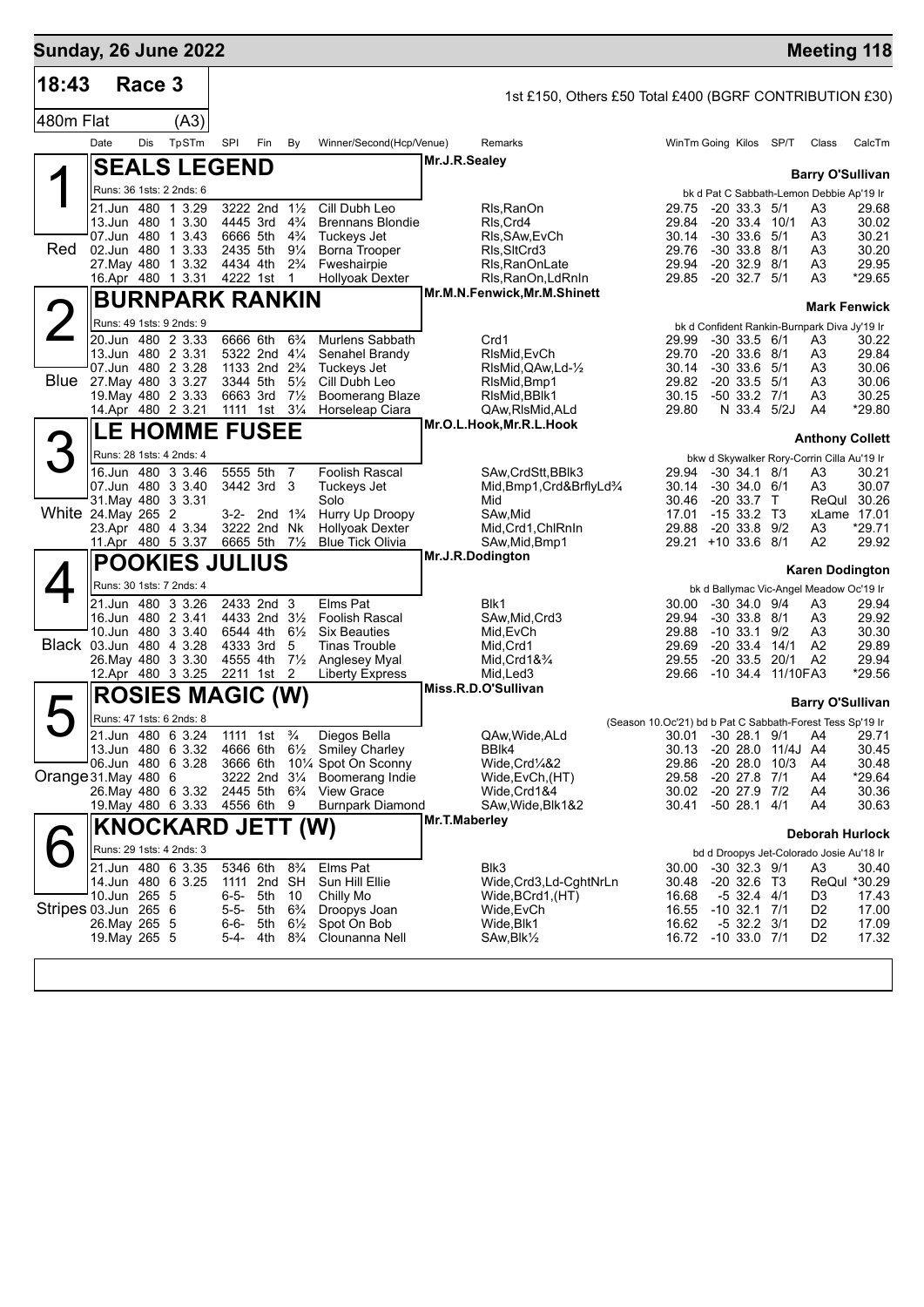| <b>Sunday, 26 June 2022</b> |  |  |
|-----------------------------|--|--|

| 18:58                     |        | Race 4                         |                                              |               |                                                |                                           |                                                        |                | 1st £175, Others £50 Total £425 (BGRF CONTRIBUTION £30) |                                                            |                                |                        |                                              |                |
|---------------------------|--------|--------------------------------|----------------------------------------------|---------------|------------------------------------------------|-------------------------------------------|--------------------------------------------------------|----------------|---------------------------------------------------------|------------------------------------------------------------|--------------------------------|------------------------|----------------------------------------------|----------------|
| 450m Flat                 |        |                                | (B1)                                         |               |                                                |                                           |                                                        |                |                                                         |                                                            |                                |                        |                                              |                |
|                           | Date   | Dis                            | TpSTm                                        | SPI           | Fin                                            | By                                        | Winner/Second(Hcp/Venue)                               |                | Remarks                                                 |                                                            |                                | WinTm Going Kilos SP/T | Class                                        | CalcTm         |
|                           |        |                                | <b>DECISIVE GIOVANI</b>                      |               |                                                |                                           |                                                        | Mr.M.N.Fenwick |                                                         |                                                            |                                |                        | <b>Mark Fenwick</b>                          |                |
|                           |        |                                | Runs: 54 1sts: 15 2nds: 16                   |               |                                                |                                           |                                                        |                |                                                         |                                                            |                                |                        | bk d Laughil Blake-Foxwood Gemma Sp'19 Ir    |                |
|                           |        | 10.Jun 480 1                   | 19.Jun 450 1 1.08                            | 5444 3rd      |                                                | $5\frac{1}{2}$<br>2222 2nd $2\frac{1}{2}$ | Lenson Doctor<br><b>Charlie Trend</b>                  |                | RIs, EvCh<br>RIs, EvCh, (HT)                            | 29.34                                                      | $-10, 34.7, 7/2$               | 27.35 -10 34.8 6/5F    | <b>B1</b><br>A1                              | 27.69<br>29.44 |
|                           |        |                                | 03.Jun 480 1 3.20                            |               | 1111 1st 2                                     |                                           | Long Phoenix                                           |                | Rls,Ld1                                                 | 29.51                                                      |                                | -20 34.5 6/4F          | A1                                           | 29.31          |
| Red                       |        |                                | 27. May 450 1 1.02                           |               |                                                | 2111 1st 7 <sup>3</sup> / <sub>4</sub>    | <b>Ballybrack Blink</b>                                |                | RIs, Ld2, DrwClr                                        | 27.58                                                      |                                | -20 34.2 11/10FB1      |                                              | *27.38         |
|                           |        |                                | 22. May 450 1 1.09<br>15. May 480 4 3.20     | 5422 1st      | 2333 2nd 31/4                                  | $1\frac{1}{4}$                            | Al Capone<br>Ivanexile                                 |                | RIs, Ld RnIn<br>EP, RIs, Crd <sup>3</sup> /4            | 27.82<br>29.10                                             | $-20, 34.4$                    | 11/4<br>N 34.4 11/2    | <b>OR</b><br>OR <sub>3</sub>                 | 27.62<br>29.36 |
|                           |        |                                | <b>ANGLESEY MYAL</b>                         |               |                                                |                                           |                                                        | Mr.M.D.Jones   |                                                         |                                                            |                                |                        | <b>Anthony Collett</b>                       |                |
|                           |        | Runs: 10 1sts: 2 2nds: 1       |                                              |               |                                                |                                           |                                                        |                |                                                         |                                                            |                                |                        |                                              |                |
|                           |        |                                | 19.Jun 450 2 1.07                            | 6555 5th      |                                                |                                           | 61/ <sub>2</sub> Lenson Doctor                         |                | RIsMid, Crd3                                            |                                                            |                                | 27.35 -10 31.6 11/2 B1 | bk d Good News-Anglesey Amy Jy'20 Br         | 27.76          |
|                           |        | 10.Jun 450 2                   |                                              |               |                                                |                                           | Solo                                                   |                | RIs, (HT)                                               | 27.73                                                      | $-20$ 31.9 T                   |                        | Qlfyg                                        | *27.53         |
|                           |        |                                | 03.Jun 480 3 3.24<br>Blue 26. May 480 2 3.24 |               | 3333 5th                                       | 7<br>1111 1st $1\frac{1}{2}$              | Decisive Giovani<br>Seaglass Shannon                   |                | RIsMid.Crd4<br>EP, RIsMid, SnLd                         | 29.51<br>29.55                                             | $-20$ 31.6 4/1                 | $-20$ 31.8 $7/4J$      | A1<br>A2                                     | 29.85<br>29.35 |
|                           |        |                                | 20. May 480 2 3.34                           |               | 3433 2nd 2                                     |                                           | Magical William                                        |                | RIsMid, Bmp4                                            | 29.66                                                      | $-30$ 31.6 $2/1$               |                        | A2                                           | 29.52          |
|                           |        |                                | 15. May 480 1 3.23                           |               | 2222 5th 6 <sup>3</sup> / <sub>4</sub>         |                                           | Droopys Ambush                                         |                | QAw, Blk <sup>3</sup> / <sub>4</sub> &RnIn              | 29.24                                                      | N 31.5 8/1                     |                        | <b>OR</b>                                    | 29.78          |
|                           |        |                                | <b>_ENSON DOCTOR</b>                         |               |                                                |                                           |                                                        | Mr.L.P.Ponder  |                                                         |                                                            |                                |                        | <b>Anthony Collett</b>                       |                |
|                           |        | Runs: 36 1sts: 9 2nds: 5       |                                              |               |                                                |                                           |                                                        |                |                                                         |                                                            |                                |                        | bk d Droopys Jet-Cracked Lady Nv'19 Ir       |                |
|                           |        |                                | 19.Jun 450 3 1.04                            |               | 3211 1st                                       | $4\frac{3}{4}$                            | <b>Crystal Blitz</b>                                   |                | RIsMid,Ld3                                              | 27.35                                                      | $-10$ 32.6 5/2                 |                        | B1                                           | *27.25         |
|                           |        |                                | 12.Jun 450 1 1.05<br>29. May 450 1 1.12      | 5666 6th      | 1111 1st                                       | - 3                                       | Lostrigg Louie<br>11½ Blastoff Mason                   |                | RIsMid, EP, Ld1<br>RIsMid, BCrd1                        | 27.32<br>27.22                                             | N 32.9 5/2<br>$-10$ 32.6 3/1   |                        | <b>B1</b><br>0R                              | 27.32<br>28.05 |
|                           |        |                                | White 22. May 480 3 3.22                     | 2234 4th      |                                                | 3                                         | Droopys Supremo                                        |                | RIsMid, EP                                              | 29.35                                                      | $-20$ 32.7 $5/1$               |                        | 0R                                           | 29.39          |
|                           |        |                                | 15. May 480 2 3.19                           | 1111 1st      |                                                | $2\frac{1}{2}$                            | Long Phoenix                                           |                | QAw,RIsMid,ALd                                          | 29.25                                                      | N 32.6 3/1                     |                        | 0R                                           | 29.25          |
|                           |        |                                | 08. May 450 2 1.02<br><b>SHANI EL BOLSA</b>  | 3444 3rd 31/4 |                                                |                                           | Tintreach Redzer                                       |                | RIsMid, Crd2<br>Mr.D.Puddy, Mr.P. Walton                | 27.69                                                      | N 32.9 4/1                     |                        | 0R                                           | 27.96          |
|                           |        |                                | Runs: 28 1sts: 11 2nds: 2                    |               |                                                |                                           |                                                        |                |                                                         |                                                            |                                |                        |                                              | David Puddy    |
|                           |        | 20.Jun 265 4                   |                                              |               | 1-1- 1st                                       | $3\frac{3}{4}$                            | Rathmeehan Queen                                       |                | QAw, Mid, ALd                                           | (Season 06.My'22) bk b Pat C Sabbath-Sleepy Genie Fb'20 Br | 16.92 -15 29.9 T2              |                        | xSsn                                         | 16.77          |
|                           |        |                                | 26.Apr 450 5 1.11                            |               |                                                |                                           | 3233 1st SH Melodys Steel                              |                | Mid, Crd3&4, LdNrLn                                     | 28.10                                                      |                                | -20 29.0 11/8F B2      |                                              | 27.90          |
|                           |        |                                | 11.Apr 450 4 1.06                            |               |                                                |                                           | Solo                                                   |                | Middle                                                  |                                                            | 27.45 +10 28.5 T               |                        | Qlfyg                                        | *27.55         |
| <b>Black 04.Apr 265 4</b> |        | 28.Mar 265 6                   |                                              |               | 1-5- 5th 4<br>3-5- 5th $7\frac{1}{2}$          |                                           | Diegos Ty<br>Luck Box Blue                             |                | QAw, Mid, LdToCrd1<br>Mid, BCrd1/2, Bmp2                | 16.40<br>16.39                                             | $-20$ 28.2 $7/1$               | N 28.3 15/8F D1        | 0R                                           | 16.72<br>16.80 |
|                           |        | 21.Mar 265 4                   |                                              |               |                                                | 2-4- 4th $2\frac{3}{4}$                   | Havana Class                                           |                | VQAw, Mid                                               | 16.34                                                      | -10 28.4 9/1                   |                        | 0R                                           | 16.47          |
|                           |        |                                | <b>MAN LIKE JACK (W)</b>                     |               |                                                |                                           |                                                        | Mr.M.N.Fenwick |                                                         |                                                            |                                |                        | <b>Mark Fenwick</b>                          |                |
|                           |        | Runs: 41 1sts: 9 2nds: 9       |                                              |               |                                                |                                           |                                                        |                |                                                         |                                                            |                                |                        | wbk d Coolavanny Jap-Droopys Ariana Oc'19 Br |                |
|                           |        |                                | 19.Jun 450 5 1.11                            |               | 4666 6th 10                                    |                                           | Lenson Doctor                                          |                | MidWide, SAw, Crd1/4                                    |                                                            |                                | 27.35 -10 32.5 20/1 B1 |                                              | 28.04          |
|                           |        |                                | 12.Jun 450 6 1.17<br>05.Jun 450 5 1.07       |               | 3333 3rd                                       | $4\frac{3}{4}$                            | 3211 1st 3 <sup>3</sup> / <sub>4</sub> Garryfine Dolly |                | SAw, Mid Wide, Ld3<br>MidWide, EvCh                     | 28.07<br>27.57                                             | $-20$ 32.6 $8/1$               | N 32.6 4/9F            | B <sub>2</sub><br>0R                         | 28.07<br>27.76 |
| Orange 22. May 450 6 1.11 |        |                                |                                              | 6665 6th      |                                                | $5\frac{1}{2}$                            | Lostrigg Ajay<br>Valentino                             |                | MidWide, CrdRnUp                                        | 27.82                                                      | $-20$ 32.2 $7/1$               |                        | OR3                                          | 28.04          |
|                           |        |                                | 15. May 450 5 1.04                           |               | 2232 2nd 2 <sup>3</sup> / <sub>4</sub>         |                                           | Valentino                                              |                | QAw,Crd1⁄4                                              | 27.68                                                      |                                | N 32.0 12/1            | OR <sub>3</sub>                              | 27.90          |
|                           |        |                                | 16.Apr 450 5 1.06                            |               | 2211 1st 2 <sup>3</sup> / <sub>4</sub>         |                                           | Borna Trooper                                          | Mr.T.D.Coote   | QAw, Mid Wide, Ld 3                                     | 27.69                                                      | $-10$ 32.6 $2/1$               |                        | B <sub>2</sub>                               | *27.59         |
|                           |        |                                | <b>CRYSTAL BLITZ (W)</b>                     |               |                                                |                                           |                                                        |                |                                                         |                                                            |                                |                        | <b>Paul Donovan</b>                          |                |
|                           |        | Runs: 4 1sts: 0 2nds: 3        |                                              |               |                                                |                                           |                                                        |                |                                                         |                                                            |                                |                        | bk d Tyrur Big Mike-Impact Mixture Mr'20 Ir  |                |
|                           | 06.May |                                | 19.Jun 450 6 1.03                            |               | 2332 2nd 43/4                                  |                                           | NAME CHANGED from<br>Lenson Doctor                     |                | Impact Scooby<br>MidWide, HandyTo%                      | 27.35                                                      | $-10, 36.9, 7/2$               |                        | B1                                           | 27.63          |
|                           |        | 12.Jun 450 6 1.11              |                                              |               | 3222 3rd                                       | $4\frac{3}{4}$                            | Lenson Doctor                                          |                | MidWide, EvCh                                           | 27.32                                                      | N 36.9 2/1                     |                        | B1                                           | 27.70          |
| Stripes 05.Jun 450 6 1.13 |        |                                |                                              |               | 5222 2nd 2 <sup>3</sup> / <sub>4</sub>         |                                           | Lostrigg Ajay                                          |                | SAw,MidWide,RanOn                                       | 27.57                                                      |                                | -20 36.7 6/4F          | 0R                                           | $*27.60$       |
|                           |        | 31. May 265 5<br>26. May 265 6 |                                              | 2-1-          | 4-2- 2nd $\frac{3}{4}$<br>1st 31/ <sub>4</sub> |                                           | <b>Tullymurry Jig</b><br><b>Beebees Dreamer</b>        |                | SAw,MidWide,RanOn<br>MidWide, Ld2                       | 16.60<br>16.73                                             | $-10$ 37.1 $9/2$<br>-5 37.0 T3 |                        | D1<br>Qlfyg                                  | 16.56<br>16.68 |
|                           |        |                                |                                              |               |                                                |                                           |                                                        |                |                                                         |                                                            |                                |                        |                                              |                |
|                           |        |                                |                                              |               |                                                |                                           |                                                        |                |                                                         |                                                            |                                |                        |                                              |                |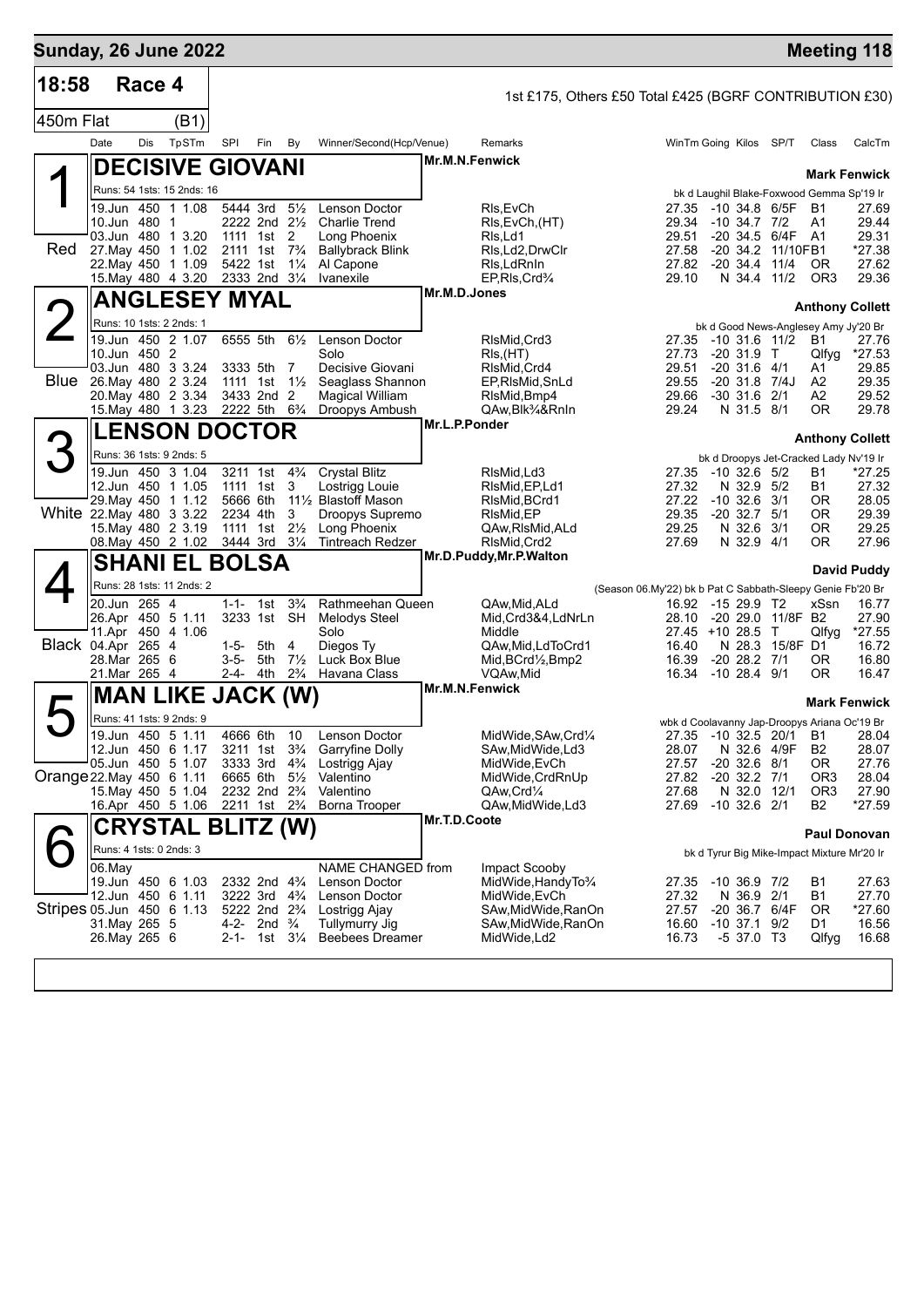| <b>Sunday, 26 June 2022</b> |                                            |               |                                        |                        |                          |                                  |                                                 |               |                                                                   |                                                                    |            |                                      |                   |                                                    | <b>Meeting 118</b>     |
|-----------------------------|--------------------------------------------|---------------|----------------------------------------|------------------------|--------------------------|----------------------------------|-------------------------------------------------|---------------|-------------------------------------------------------------------|--------------------------------------------------------------------|------------|--------------------------------------|-------------------|----------------------------------------------------|------------------------|
| 19:18                       |                                            | Race 5        |                                        |                        |                          |                                  |                                                 |               | 1st £125, Others £45 Total £350 (BGRF CONTRIBUTION £30)           |                                                                    |            |                                      |                   |                                                    |                        |
| 265m Flat                   |                                            |               | (D2)                                   |                        |                          |                                  |                                                 |               |                                                                   |                                                                    |            |                                      |                   |                                                    |                        |
|                             | Date                                       | Dis           | TpSTm                                  | SPI                    | Fin                      | By                               | Winner/Second(Hcp/Venue)                        |               | Remarks                                                           | WinTm Going Kilos                                                  |            |                                      | SP/T              | Class                                              | CalcTm                 |
|                             |                                            |               | <b>SNAKESINTHEGRASS</b>                |                        |                          |                                  |                                                 |               | Mr.P.E.Cuff, Mr.S.L.R.Gallagher                                   |                                                                    |            |                                      |                   |                                                    |                        |
|                             |                                            |               | Runs: 45 1sts: 11 2nds: 6              |                        |                          |                                  |                                                 |               | (Season 04.My'22) dkbd b Skywalker Puma-Difficult Choice De'18 Ir |                                                                    |            |                                      |                   |                                                    | <b>Karen Dodington</b> |
|                             |                                            | 19.Jun 265 1  |                                        |                        | $3-3-2nd$ 1              |                                  | Foxwood Bev                                     |               | RIs, EvCh                                                         | 16.61                                                              |            |                                      | -5 27.1 11/2      | D <sub>2</sub>                                     | 16.64                  |
|                             | 10.Jun 265 1                               |               |                                        | $1 - 1 -$              | 1st                      | $5\frac{1}{4}$                   | Spot On Dotty                                   |               | RIs, ALd, (HT)                                                    | 16.73                                                              |            | $-10$ 27.3 T <sub>2</sub>            |                   | xSsn                                               | 16.63                  |
| Red                         |                                            |               | 26.Apr 450 3 1.04<br>19.Apr 450 1 1.07 | 2444 4th               |                          | $1\frac{3}{4}$                   | Shani El Bolsa<br>Solo                          |               | QAw, Crd1&3<br>Railed                                             | 28.10<br>27.78                                                     |            | $-20$ 28.2 $8/1$<br>N 28.9 T         |                   | B2<br>Qlfyg                                        | 28.03<br>27.78         |
|                             | 05.Apr 265 1                               |               |                                        | 4-4- 4th               |                          | $3\frac{3}{4}$                   | Killeacle Ricky                                 |               | RIs, EvCh                                                         | 16.25                                                              |            | $+5$ 28.5 6/1                        |                   | D1                                                 | *16.61                 |
|                             |                                            | 24.Mar 265 1  |                                        | 4-4-                   | 4th                      | $4\frac{1}{4}$                   | Kiluran Rastaman                                |               | RIs, EvCh                                                         | 16.52 -10 28.4 8/1                                                 |            |                                      |                   | D1                                                 | 16.74                  |
|                             |                                            |               | <b>FAIRY DUST</b>                      |                        |                          |                                  |                                                 |               | Mr.D.Puddy, Mr.P. Walton                                          |                                                                    |            |                                      |                   |                                                    | David Puddy            |
|                             |                                            |               | Runs: 30 1sts: 7 2nds: 3               |                        |                          |                                  |                                                 |               | (Season 06.My'21) f b Pat C Sabbath-Sleepy Genie Fb'20 Br         |                                                                    |            |                                      |                   |                                                    |                        |
|                             | 20.Jun 265 2<br>12.Jun 265 2               |               |                                        | $2 - 4 -$<br>$4 - 3 -$ | 3rd                      | $4\frac{1}{4}$<br>$2\frac{3}{4}$ | Millbank Gino<br>Cozimo Salah                   |               | RIsMid, Blk1                                                      | 16.66 -15 27.6 9/4F                                                |            |                                      |                   | D <sub>2</sub>                                     | 16.85                  |
|                             | 02.Jun 265 2                               |               |                                        | $1 - 1 -$              | 3rd<br>1st               | 2                                | Gotoon Christy                                  |               | RIsMid, EvCh<br>QAw, RIsMid, Ld1                                  | 16.43<br>16.79                                                     |            | $-15$ 27.4 $5/2$                     | N 27.4 12/1       | D1<br>D <sub>2</sub>                               | *16.64<br>16.64        |
| Blue                        | 22. May 265 2                              |               |                                        | $2 - 4 -$              | 4th                      | $6\frac{3}{4}$                   | Glasheen Johnjoe                                |               | RIsMid, EP, BCrd1                                                 | 16.62                                                              |            | $-10$ 27.2 $9/4$                     |                   | D <sub>2</sub>                                     | 17.06                  |
|                             | 12. May 265 1<br>03. May 265 2             |               |                                        | $1 - 1 -$<br>$3 - 3 -$ | 1st<br>3rd               | $3\frac{3}{4}$<br>$3\frac{1}{2}$ | Our Unique Jake<br>Pennys Elimay                |               | VQAw,RIsMid,DrwClr<br>RIsMid, Crd1                                | 16.68<br>16.52                                                     |            | N 26.9<br>$-5$ 27.2 $6/1$            | 10/11FD2          | D <sub>2</sub>                                     | 16.68<br>16.75         |
|                             |                                            |               | <b>FLOWERPOT IVY</b>                   |                        |                          |                                  |                                                 |               | Mrs.D.K.Hurlock                                                   |                                                                    |            |                                      |                   |                                                    |                        |
|                             |                                            |               |                                        |                        |                          |                                  |                                                 |               |                                                                   |                                                                    |            |                                      |                   |                                                    | <b>Deborah Hurlock</b> |
|                             | 21.Jun 265 2                               |               | Runs: 5 1sts: 1 2nds: 1                | $1 - 1 -$              | 1st                      | $1\frac{1}{2}$                   | <b>Thornhill Percy</b>                          |               | EP, Mid, Led1                                                     | (Season Unknown) f b Superior Product-Our Sootie Jy'20 Ir<br>16.83 | -10 27.9   |                                      | 15/8J D3          |                                                    | 16.73                  |
|                             | 24. May 265 4                              |               |                                        | $2 - 3 -$              | 6th                      | 3                                | Malefica                                        |               | Crd1, Blk2&RnIn                                                   | 17.03                                                              | $-1527.6$  |                                      | 11/4              | D <sub>3</sub>                                     | 17.12                  |
|                             |                                            | 19. May 265 4 |                                        | $1 - 2 -$              | 3rd                      | $1\frac{3}{4}$                   | <b>Tintreach Niamh</b>                          |               | EP,Mid,SnLd-2                                                     | 16.86                                                              |            |                                      | -20 27.6 6/4F     | D <sub>3</sub>                                     | 16.79                  |
| White 13. May 265 4         | 08. May 265 2                              |               |                                        | $2 - 2 -$<br>4-3-      | 2nd $\frac{3}{4}$<br>3rd | $\mathbf{1}$                     | Wacky Hacky<br>Drimeen Heights                  |               | Mid,RanOn<br>Mid,RanOn                                            | 16.65<br>16.80                                                     | $-10$ 27.1 | N 27.1                               | 7/1<br>8/1        | D <sub>3</sub><br>D3                               | *16.62<br>16.88        |
|                             |                                            | 25.Apr 265 2  |                                        | $3 - 3 -$              | 3rd                      | - 3                              | <b>Trewmount Ruby</b>                           |               | RIsMid, BmpRIs1                                                   | 16.96 -10 26.9 T3                                                  |            |                                      |                   | Qlfyg                                              | 17.10                  |
|                             |                                            |               | TINTREACH BEST                         |                        |                          |                                  |                                                 | Mr.S.J.Taylor |                                                                   |                                                                    |            |                                      |                   |                                                    | <b>Paul Donovan</b>    |
|                             |                                            |               | Runs: 4 1sts: 1 2nds: 0                |                        |                          |                                  |                                                 |               |                                                                   |                                                                    |            |                                      |                   | bk d Ballymac Best-Jet Stream Venus Oc'20 Ir       |                        |
|                             | 06.May                                     |               |                                        |                        |                          |                                  | <b>NAME CHANGED from</b>                        |               | Dockers Best                                                      |                                                                    |            |                                      |                   |                                                    |                        |
|                             | 19.Jun 265 5                               | 12.Jun 265 4  |                                        | $6 - 5 -$<br>$5-6-$    | 5th<br>6th               | $4\frac{3}{4}$<br>$6\frac{3}{4}$ | Foxwood Bev                                     |               | Mid, Crd1<br>Mid, Crd1                                            | 16.61<br>16.66                                                     |            | -5 34.0 7/1<br>N 34.0 7/1            |                   | D <sub>2</sub><br>D <sub>2</sub>                   | 16.95<br>17.19         |
| Black 05.Jun 265 3          |                                            |               |                                        | $3 - 1 -$              | 1st                      | 2                                | <b>Bellagors Magic</b><br>Drimeen Heights       |               | Mid, SAw, EP, Ld2                                                 | 16.84                                                              |            |                                      | -10 34.2 11/8F D3 |                                                    | *16.74                 |
|                             |                                            | 31. May 265 3 |                                        | 4-3-                   | 3rd                      | $\frac{3}{4}$                    | Clairkeith Dilly                                |               | SAw, Crd1, Crd&StbRnIn, (HT)                                      | 16.97                                                              |            |                                      | $-10$ 34.5 $2/1F$ | D <sub>3</sub>                                     | 16.92                  |
|                             | 26. May 265 3                              |               |                                        | 3-3-                   | 3rd                      | 5                                | <b>Crystal Blitz</b>                            |               | SAw, Mid<br>Mrs.D.K.Hurlock                                       | 16.73                                                              |            | -5 34.5 T3                           |                   | Qlfyg                                              | 17.08                  |
|                             |                                            |               | <b>ALBERTA STAR (W)</b>                |                        |                          |                                  |                                                 |               |                                                                   |                                                                    |            |                                      |                   |                                                    | <b>Deborah Hurlock</b> |
|                             |                                            |               | Runs: 43 1sts: 10 2nds: 4              |                        |                          |                                  |                                                 |               |                                                                   | (Season Unknown) bkw b Laughil Blake-Corrina My'19 Ir              |            |                                      |                   |                                                    |                        |
|                             | $\overline{21}$ .Jun 265 6<br>14.Jun 265 6 |               |                                        | $3 - 3 -$<br>$3 - 3 -$ | 4th<br>4th               | $5\frac{1}{4}$<br>4              | <b>Belfast Legend</b><br><b>Ballintee Lucky</b> |               | QAw, Wide<br>QAw, Wide                                            | 16.60                                                              |            | -5 27.3 7/1                          |                   | 16.67 -10 27.2 8/1 D2<br>D <sub>2</sub>            | 16.99<br>16.87         |
|                             | 09.Jun 265 6                               |               |                                        | $4 - 3 -$              | 3rd                      | 4                                | Our Unique Jake                                 |               | VWide, EvCh                                                       | 16.69                                                              |            |                                      | -5 27.2 5/2F      | D <sub>2</sub>                                     | 16.97                  |
| Orange 31. May 265 6        |                                            |               |                                        | $4 - 3 -$              | 3rd                      | -4                               | Dundee Tracy                                    |               | Wide,EvCh                                                         | 16.69                                                              |            | $-10$ 27.2 $4/1$                     |                   | D <sub>2</sub>                                     | 16.91                  |
|                             | 23. May 265 5<br>16. May 265 6             |               |                                        | $5-2-$<br>$1 - 1 -$    |                          | 2nd $1\frac{1}{2}$<br>1st SH     | Run On Speedy<br><b>Bangtorights</b>            |               | Wide,EvCh<br>QAw, Wide, ALd, HIdOn                                | 16.92<br>16.77                                                     |            | $-10$ 27.0 $5/1$<br>$-10$ 27.3 $7/1$ |                   | D <sub>2</sub><br>D <sub>2</sub>                   | 16.94<br>*16.67        |
|                             |                                            |               | <b>SPIRE AND MIRE (W)</b>              |                        |                          |                                  |                                                 |               | <b>Bepp Boys Syndicate</b>                                        |                                                                    |            |                                      |                   |                                                    |                        |
|                             |                                            |               |                                        |                        |                          |                                  |                                                 |               |                                                                   |                                                                    |            |                                      |                   |                                                    | <b>Karen Dodington</b> |
|                             |                                            | 19.Jun 265 6  | Runs: 58 1sts: 7 2nds: 7               | $3 - 1 -$              | 1st                      | $1\frac{1}{2}$                   | Spot On Bella                                   |               | QAw,Wide,Ld½                                                      | 16.87                                                              |            |                                      | $-5$ 32.6 10/3    | bk d Droopys Buick-Ryecourt Scarlet My'18 Ir<br>D3 | *16.82                 |
|                             | 12.Jun 265 6                               |               |                                        | $3-4-$                 | 4th                      | $1\frac{1}{2}$                   | Baunaniska Lulu                                 |               | QAw, Wide, Always Handy                                           | 16.76                                                              |            | N 32.7 9/2                           |                   | D <sub>3</sub>                                     | 16.88                  |
|                             |                                            | 06.Jun 265 6  |                                        | $3-2-$                 | 2nd <sub>3</sub>         |                                  | <b>Birchgrove Buddy</b>                         |               | Wide,EP                                                           | 16.73                                                              |            | $-10$ 32.9 $6/1$                     |                   | D <sub>3</sub>                                     | 16.87                  |
| Stripes 30. May 265 6       |                                            |               |                                        | $5 - 3 -$<br>$4 - 4 -$ | 3rd<br>4th               | 3<br>$4\frac{1}{2}$              | Mandeville Toto                                 |               | Wide, EvCh<br>EP, Mid Wide, Crd1                                  | 16.93<br>17.13                                                     |            | $-1533.06/1$<br>$-2532.68/1$         |                   | D <sub>3</sub><br>D <sub>3</sub>                   | 17.02<br>17.24         |
|                             | 23. May 265 5<br>05. May 265 6             |               |                                        | $3 - 3 -$              | 3rd                      | $1\frac{3}{4}$                   | Boreen Daisy<br>Kereight Gracie                 |               | QAw,MidWide,Ld-1                                                  | 16.95                                                              |            | $-10$ 32.3 3/1                       |                   | D <sub>3</sub>                                     | 16.98                  |
|                             |                                            |               |                                        |                        |                          |                                  |                                                 |               |                                                                   |                                                                    |            |                                      |                   |                                                    |                        |

Total prize money on offer today is £4565 of which the BGRF contributed £360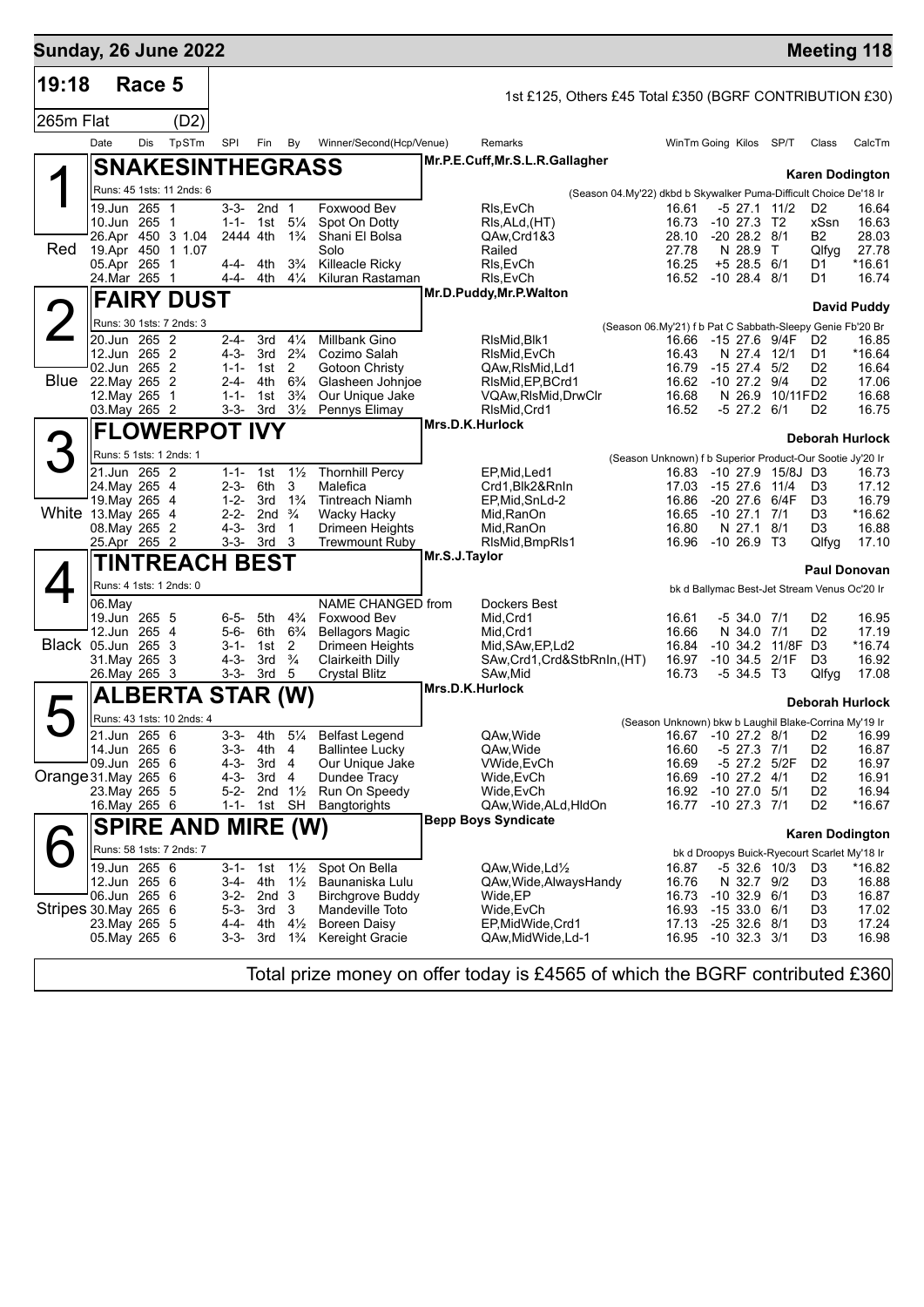| <b>Sunday, 26 June 2022</b> |                              |        |                                                                   |                       |                                       |                                  |                                                   |                                                                    |                             |                                      |                   | <b>Meeting 118</b>                               |                    |
|-----------------------------|------------------------------|--------|-------------------------------------------------------------------|-----------------------|---------------------------------------|----------------------------------|---------------------------------------------------|--------------------------------------------------------------------|-----------------------------|--------------------------------------|-------------------|--------------------------------------------------|--------------------|
| 19:36                       |                              | Race 6 |                                                                   |                       |                                       |                                  |                                                   | 1st £160, Others £50 Total £410 (BGRF CONTRIBUTION £30)            |                             |                                      |                   |                                                  |                    |
| 480m Flat                   |                              |        | (A2)                                                              |                       |                                       |                                  |                                                   |                                                                    |                             |                                      |                   |                                                  |                    |
|                             | Date                         | Dis    | TpSTm                                                             | SPI                   | Fin                                   | By                               | Winner/Second(Hcp/Venue)                          | Remarks                                                            | WinTm Going Kilos SP/T      |                                      |                   | Class                                            | CalcTm             |
|                             |                              |        | ∣ELMS PAT                                                         |                       |                                       |                                  |                                                   | Mr.F.H.Macklin                                                     |                             |                                      |                   |                                                  |                    |
|                             |                              |        | Runs: 33 1sts: 8 2nds: 3                                          |                       |                                       |                                  |                                                   |                                                                    |                             |                                      |                   | <b>Anthony Collett</b>                           |                    |
|                             |                              |        | 21.Jun 480 2 3.28                                                 |                       | 1111 1st 3                            |                                  | Pookies Julius                                    | RIsMid, Crd&Led1                                                   | 30.00                       |                                      | -30 32.1 7/4F A3  | bd d Ballymac Vic-Mohane Misty Au'19 Ir          | 29.70              |
|                             |                              |        | 12.Jun 480 2 3.40                                                 |                       | 2222 2nd 41/2<br>6665 6th             |                                  | Eleveneleven<br>Some Kid                          | VSAw, RIs, RanOn                                                   | 29.47                       | N 32.0 7/1                           |                   | A3                                               | 29.83              |
| <b>Red</b>                  |                              |        | 05.Jun 480 1 3.44<br>30. May 480 2 3.32                           | 6666 6th              |                                       | $5\frac{3}{4}$<br>$6\frac{3}{4}$ | Feora Lottie                                      | VSAw,RIs<br>BBIK1                                                  | 29.77<br>29.91              | $-30$ 32.2 $9/1$<br>$-30$ 32.2 $8/1$ |                   | A2<br>A2                                         | 29.93<br>30.16     |
|                             |                              |        | 24. May 480 1 3.32                                                | 5554 4th              |                                       | $2\frac{3}{4}$                   | <b>Maisies Bell</b>                               | RIsMid, CrdRnUp                                                    | 29.91                       | $-40$ 32.2 $9/4$                     |                   | A2                                               | 29.72              |
|                             |                              |        | 05.Apr 480 2 3.25                                                 | 2122 3rd              |                                       | $1\frac{3}{4}$                   | Ei Ei Shelly                                      | $EP, Ld1-\frac{1}{2}$<br>Mr.T.R.Crowther, Mr.D.Puddy, Mr.P. Walton | 29.24 +10 32.3 9/1          |                                      |                   | A2                                               | *29.49             |
|                             |                              |        | <b>BANTER BLADE</b>                                               |                       |                                       |                                  |                                                   |                                                                    |                             |                                      |                   |                                                  | David Puddy        |
|                             |                              |        | Runs: 48 1sts: 10 2nds: 5<br>20.Jun 480 3 3.29                    | 4566 6th              |                                       |                                  | 101/4 Seaglass Shannon                            | BBmp1, CrdRnIn                                                     | 29.77                       | $-30, 36.9, 7/1$                     |                   | bd d Droopys Nidge-Boxer Princess Au'18 Ir<br>A2 | 30.29              |
|                             |                              |        | 12.Jun 480 3 3.23                                                 | 5666 5th              |                                       | 9                                | Waste House Rock                                  | Mid, Bmp1, RanOnLate                                               | 29.20                       | N 36.4 11/2                          |                   | A2                                               | 29.92              |
|                             |                              |        | 05.Jun 480 3 3.32                                                 | 5556 4th              |                                       | 5                                | Some Kid                                          | Mid, EvCh                                                          | 29.77                       | -30 37.1                             | 9/4               | A2                                               | 29.87              |
|                             |                              |        | Blue 22. May 642 4 13.03 4444 5th<br>15. May 642 3 12.68 1111 1st |                       |                                       | $5\frac{1}{4}$<br>$\frac{1}{2}$  | Distant Bolt<br>Gavins Roddick                    | BCrd1, RanOn<br>QAw, Mid, ALd                                      | 40.40<br>40.41              | $-40, 36.9, 7/1$<br>N 36.7 13/8      |                   | 0R<br>S <sub>1</sub>                             | 40.42<br>40.41     |
|                             |                              |        | 26.Apr 480 2 3.32 6652 2nd Hd                                     |                       |                                       |                                  | Pookies Julius                                    | Bmp1, Blk2, RanOn                                                  | 29.68 -10 37.8 4/1          |                                      |                   | A2                                               | *29.60             |
|                             |                              |        | <b>EMLAGH DARRAGH</b>                                             |                       |                                       |                                  |                                                   | Mr.P.M.Donovan                                                     |                             |                                      |                   | <b>Paul Donovan</b>                              |                    |
|                             |                              |        | Runs: 1 1sts: 0 2nds: 0                                           |                       |                                       |                                  |                                                   |                                                                    |                             |                                      |                   | bk d Kinloch Brae-Rastafari Star Au'20 Ir        |                    |
|                             |                              |        | 20.Jun 480 2 3.23                                                 |                       |                                       |                                  | Solo                                              | MidToRIs                                                           | 29.82                       | $-30,30.6$ T                         |                   |                                                  | xOffC *29.52       |
|                             | 10.Jun 265 3<br>05.Jun 265 6 |        |                                                                   | 4-6- 6th<br>$1 - 1 -$ | 1st                                   | $6\frac{3}{4}$                   | 121/4 Gainstown Biggie<br>Groveshill Jet          | MidRIs, BCrd1& $\frac{1}{2}$ , (HT)<br>Mid,Ld1                     | 16.72<br>17.29              | $-20$ 30.2 T3                        | $-5$ 30.2 11/4    | D4<br>Qlfyg                                      | 17.65<br>17.09     |
| White 31. May 265 5         |                              |        |                                                                   | 3-3-                  | 3rd                                   | $2\frac{1}{2}$                   | <b>Crystal Pinkys</b>                             | SAw, Blk1                                                          | 17.24                       | $-10, 30.3, T3$                      |                   | Qlfyg                                            | 17.34              |
|                             | 26.May 265 2                 |        | 09.Apr 525 2 3.37                                                 |                       |                                       | 6th dnf                          | Solo<br>Millridge Maya(Trlee)                     | SAw,Mid,Wide½<br>RIsRnup, Ko1                                      | 17.50<br>28.88 +30 32.2 2/1 | $-530.1$ T                           |                   | Qlfyg<br>A7                                      | 17.45<br>0.00      |
|                             |                              |        | <b>SENAHEL BRANDY</b>                                             |                       |                                       |                                  |                                                   | Mr.A.D.F.Sifleet                                                   |                             |                                      |                   |                                                  |                    |
|                             |                              |        | Runs: 53 1sts: 14 2nds: 5                                         |                       |                                       |                                  |                                                   |                                                                    |                             |                                      |                   | <b>Barry O'Sullivan</b>                          |                    |
|                             |                              |        | 20.Jun 480 2 3.30                                                 |                       | 4222 2nd 31/4                         |                                  | Some Kid                                          | EvCh                                                               | 29.58                       |                                      | $-30, 36.4, 10/3$ | bk d Laughil Blake-Senahel Jen Ja'19 Ir<br>- A2  | 29.54              |
|                             |                              |        | 13.Jun 480 3 3.29                                                 |                       | 1111 1st $4\frac{1}{4}$               |                                  | <b>Burnpark Rankin</b>                            | EP, Mid, Ld1                                                       | 29.70                       |                                      | -20 35.6 6/5F A3  |                                                  | *29.50             |
| Black 30. May 480 3 3.26    |                              |        | 06.Jun 480 4 3.27                                                 | 2332 3rd<br>5455 5th  |                                       | 7<br>6                           | Hollyoak Titan<br>Feora Lottie                    | Mid, Crd2<br>Crd1&2                                                | 29.75<br>29.91              | $-30$ 36.4 $8/1$                     | -20 35.4 10/11FA3 | A2                                               | 30.11<br>30.10     |
|                             |                              |        | 24. May 480 3 3.28                                                | 4443 3rd              |                                       | $1\frac{1}{4}$                   | <b>Maisies Bell</b>                               | Mid, CrdRnUp                                                       | 29.91                       | -40 36.5 7/1                         |                   | A2                                               | 29.60              |
|                             |                              |        | 19. May 480 3 3.30                                                | 4666 6th              |                                       | 11                               | Azza Mojo                                         | Blk1,BBlk¼<br>Mr.K.J.Devonshire, Mr.B.Tuffnell                     | 29.70                       | $-40, 36.4, 8/1$                     |                   | A2                                               | 30.18              |
|                             |                              |        | <b>BOOMERANG INDIE</b>                                            |                       |                                       |                                  |                                                   |                                                                    |                             |                                      |                   | <b>Anthony Collett</b>                           |                    |
|                             |                              |        | Runs: 19 1sts: 5 2nds: 3                                          |                       |                                       |                                  |                                                   | (Season Unknown) bk b Pat C Sabbath-Brannig Boomboom De'19 Ir      |                             |                                      |                   |                                                  |                    |
|                             |                              |        | 20.Jun 480 4 3.19<br>14.Jun 480 4 3.29                            |                       | 2344 4th<br>1111 1st 31/ <sub>4</sub> | 5                                | Some Kid<br>Cill Dubh Leo                         | QAw, Mid, Crd1&3<br>EP, Mid, ALd                                   | 29.83                       | $-20$ 27.9 $11/4$                    |                   | 29.58 -30 27.5 11/2 A2<br>A <sub>3</sub>         | 29.68<br>29.63     |
|                             |                              |        | 06.Jun 480 4 3.30                                                 | 4445 6th              |                                       | $4\frac{1}{4}$                   | Seaglass Shannon                                  | Mid,EvCh                                                           | 29.86                       | $-20$ 27.9 $8/1$                     |                   | A <sub>2</sub>                                   | 29.98              |
| Orange 31. May 480 4        | 24. May 480 5 R3             |        |                                                                   |                       | 1111 1st<br>5666 5th 9%               | $3\frac{1}{4}$                   | Rosies Magic<br>Borna Punk(Scr)                   | EP, Mid, Led 1, (HT)<br>Crd2&3                                     | 29.58<br>29.66              | $-20\,27.8$<br>-40 27.8 7/1          | 2/1J              | A4<br>Hcp                                        | *29.38<br>30.28    |
|                             | 19. May 480 5 R2             |        |                                                                   |                       | 5542 2nd <sup>3</sup> / <sub>4</sub>  |                                  | Witches Erica(R9)                                 | $Crd\frac{3}{4}$                                                   | 30.25                       | -50 27.6 9/4                         |                   | Hcp                                              | 29.97              |
|                             |                              |        | <b>TEECEE TOM (W)</b>                                             |                       |                                       |                                  |                                                   | Mr.T.R.Crowther, Mr.F.P.Jackman                                    |                             |                                      |                   |                                                  |                    |
|                             |                              |        | Runs: 48 1sts: 6 2nds: 8                                          |                       |                                       |                                  |                                                   |                                                                    |                             |                                      |                   | bd d Droopys Roddick-Scissors Ja'19 Ir           | <b>David Puddy</b> |
|                             |                              |        | 20.Jun 480 6 3.37                                                 | 6444 4th              |                                       | 6                                | Seaglass Shannon                                  | Crd&StbRnUp,Bmp1                                                   | 29.77                       | $-30$ 34.6 $4/1$                     |                   | A2                                               | 29.95              |
|                             |                              |        | 12.Jun 480 5 3.25                                                 | 3333 3rd              |                                       | $5\frac{1}{2}$                   | Waste House Rock                                  | MidWide, RanOn                                                     | 29.20                       | N 34.5 3/1                           |                   | A <sub>2</sub>                                   | 29.64              |
| Stripes 29 May 500 5 4.19   |                              |        | 05.Jun 500 5 4.26                                                 | 4555 4th              | 2444 2nd 41/2                         | $8\frac{1}{4}$                   | <b>Tribal Causeway</b><br><b>Attaboy Clarence</b> | CrdStt,MidWide,SItCrd1/4<br>MidWide,BmpRnUp&1,RanOn                | 30.24<br>30.36              | $-30$ 35.2 $8/1$<br>$-10, 34.8$      | 6/1               | 0R<br>0R                                         | 30.60<br>30.62     |
|                             |                              |        | 22. May 480 6 3.25                                                |                       | 5565 3rd                              | $4\frac{3}{4}$                   | Coonough Bridge                                   | MidWide, EvCh                                                      | 29.53                       | $-2033.8$                            | 11/2              | 0R                                               | 29.72              |
|                             |                              |        | 04.Apr 480 5 3.32                                                 |                       | 5554 3rd 41/4                         |                                  | Deadly Doughnut                                   | MidWide, SAw                                                       | 28.95                       | N 34.9 20/1                          |                   | A1                                               | *29.30             |
|                             |                              |        |                                                                   |                       |                                       |                                  |                                                   |                                                                    |                             |                                      |                   |                                                  |                    |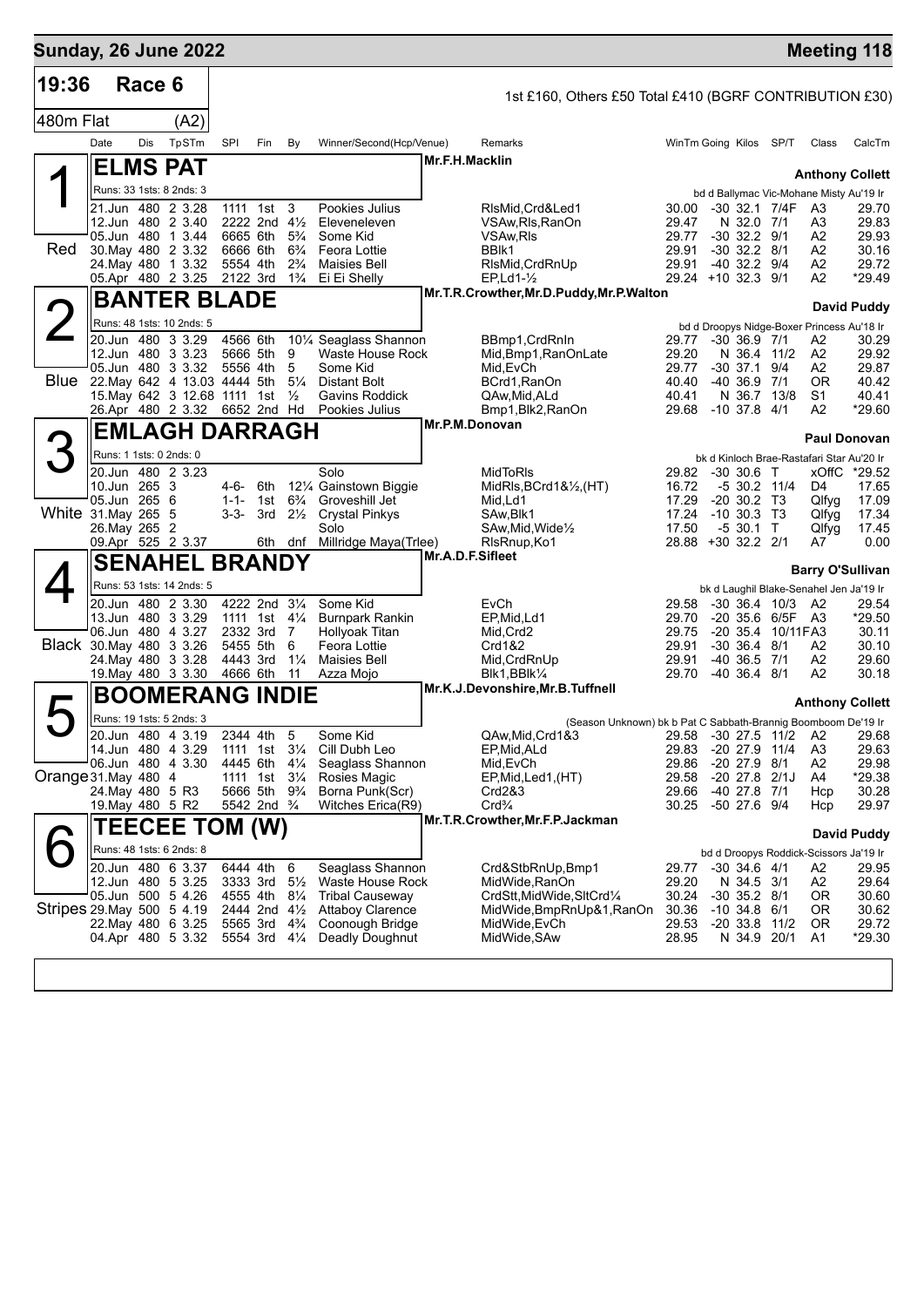| <b>Sunday, 26 June 2022</b> |      |                                |                           |                         |                                |                                  |                                                |                 |                                                         |                                                             |                                  |                                            |                                             | <b>Meeting 118</b> |
|-----------------------------|------|--------------------------------|---------------------------|-------------------------|--------------------------------|----------------------------------|------------------------------------------------|-----------------|---------------------------------------------------------|-------------------------------------------------------------|----------------------------------|--------------------------------------------|---------------------------------------------|--------------------|
| 19:56                       |      | Race 7                         |                           |                         |                                |                                  |                                                |                 | 1st £125, Others £45 Total £350 (BGRF CONTRIBUTION £30) |                                                             |                                  |                                            |                                             |                    |
| 265m Flat                   |      |                                | (D2)                      |                         |                                |                                  |                                                |                 |                                                         |                                                             |                                  |                                            |                                             |                    |
|                             | Date | Dis                            | TpSTm                     | SPI                     | Fin                            | By                               | Winner/Second(Hcp/Venue)                       |                 | Remarks                                                 | WinTm Going Kilos SP/T                                      |                                  |                                            | Class                                       | CalcTm             |
|                             |      |                                |                           | <b>BIRCHGROVE BUDDY</b> |                                |                                  |                                                | Mr.P.J.Mumford  |                                                         |                                                             |                                  |                                            |                                             |                    |
|                             |      |                                | Runs: 5 1sts: 2 2nds: 2   |                         |                                |                                  |                                                |                 |                                                         |                                                             |                                  |                                            | <b>Barry O'Sullivan</b>                     |                    |
|                             |      | 21.Jun 265 1                   |                           | 4-6-                    | 6th                            | 8                                | <b>Belfast Legend</b>                          |                 | SAw, HitRIs1, Crd1/2                                    | 16.67                                                       | $-10$ 27.9 $5/2$                 |                                            | be d Cable Bay-Millbank Posh Jy'20 Ir<br>D2 | 17.21              |
|                             |      | 13.Jun 265 2                   |                           | 2-2-                    |                                | 2nd $3\frac{3}{4}$               | Pennys Elimay                                  |                 | RIsMid, EvCh                                            | 16.42                                                       |                                  | -5 27.9 11/2                               | D <sub>2</sub>                              | 16.67              |
| Red                         |      | 06.Jun 265 2<br>30. May 265 1  |                           | $1 - 1 -$<br>$1 - 1 -$  | 1st<br>1st                     | 3<br>$\frac{3}{4}$               | Spire And Mire<br><b>Ryedale Cowboy</b>        |                 | RIsMid, EP, SnLd<br>RIsMid, Led1                        | 16.73<br>17.00                                              | $-1527.5$                        | $-10$ 27.7 15/8F D3<br>5/4F                | D4                                          | $*16.63$<br>16.85  |
|                             |      | 24. May 265 1                  |                           | $2 - 2 -$               | 2nd                            | 2                                | <b>Security Blond</b>                          |                 | RIs, EvCh                                               | 16.81                                                       | $-1527.2$                        | 10/3                                       | D4                                          | 16.82              |
|                             |      | 17. May 265 1                  |                           | 3-2-                    |                                | 2nd $1\frac{1}{2}$               | Hurry Up Droopy                                |                 | SAw, BBlk1<br>Mr.D.Clarke, Mrs.K.Dodington              | 17.10 -10 27.2 T3                                           |                                  |                                            |                                             | xLame 17.13        |
|                             |      |                                |                           | <b>SPOT ON BOB</b>      |                                |                                  |                                                |                 |                                                         |                                                             |                                  |                                            | <b>Karen Dodington</b>                      |                    |
|                             |      | 03.Jun 265 2                   | Runs: 8 1sts: 3 2nds: 1   |                         |                                | 2-2- 2nd $1\frac{1}{4}$          |                                                |                 |                                                         |                                                             |                                  |                                            | bkw d King Elvis-Ballyoak Badger Jy'20 Br   |                    |
|                             |      | 26. May 265 2                  |                           | $1 - 1 -$               | 1st $2$                        |                                  | Droopys Joan<br>Errill Shine                   |                 | EP, MidRIs, LdTo1<br>EP, MidRIs, SnLd                   | 16.62                                                       |                                  | 16.55 -10 33.1 1/1F D2<br>-5 33.1 11/8F D2 |                                             | *16.55<br>16.57    |
| Blue                        |      | 17. May 265 2                  |                           | $1 - 1 -$               |                                | 1st 3¼                           | Gotoon Christy                                 |                 | EP,Crd&Ld1                                              | 16.94                                                       | $-10$ 33.6 $8/1$                 |                                            | D2                                          | 16.84              |
|                             |      | 05. May 265 1                  | 10. May 450 2 1.20        | 3-3-                    | 3rd <sub>2</sub>               |                                  | Solo<br>Waikiki Granny                         |                 | RIsMid, CkSough<br>RIsMid, EvCh                         | 28.84<br>16.87                                              | $-20, 33.6$ T                    | -10 33.2 11/4C D2                          | Qlfyg                                       | 28.64<br>16.94     |
|                             |      | 28.Apr 265 2                   |                           |                         |                                |                                  | Solo                                           |                 | <b>RIsMid</b>                                           | 16.84                                                       | $-532.9$ T                       |                                            |                                             | ReQul 16.79        |
|                             |      |                                | <b>CHILLY MO</b>          |                         |                                |                                  |                                                |                 | Mr.P.M.Donovan                                          |                                                             |                                  |                                            | <b>Paul Donovan</b>                         |                    |
|                             |      |                                | Runs: 3 1sts: 2 2nds: 0   |                         |                                |                                  |                                                |                 |                                                         | (Season Unknown) bd b Droopys Sydney-Canyar Ja'20 Ir        |                                  |                                            |                                             |                    |
|                             |      | 20.Jun 265 3<br>10.Jun 265 2   |                           | $1 - 1 -$               |                                | $1\frac{1}{2}$                   | Solo<br>Spot On Bella                          |                 | <b>MidToRIs</b><br>MidRls, Ld2, (HT)                    | 16.82<br>16.68                                              | $-1524.9$ T                      | -5 25.6 5/2F                               | <b>xOffC</b><br>D <sub>3</sub>              | 16.67<br>*16.63    |
|                             |      | 03.Jun 265                     | - 1                       | $1 - 1 -$               | 1st<br>1st                     | 3                                | Anna Ban                                       |                 | MidRIs, EP, SnLd, DrwClr                                | 16.78                                                       | $-10$ 25.9 $3/1$                 |                                            | D5                                          | 16.68              |
| White 26.May 265 2          |      |                                |                           | 5-6-                    | 6th                            |                                  | 11 <sup>3</sup> / <sub>4</sub> Glasheen Velvet |                 | SAw,Blk1&½&2&RnIn                                       | 16.83                                                       | $-5$ 26.7 $7/1$                  |                                            | D4                                          | 17.72              |
|                             |      | 17. May 265 3<br>12. May 265 1 |                           |                         | $2-3-3rd$                      | $5\frac{1}{4}$                   | Hurry Up Droopy<br>3-3- 3rd 81/2 Mandys Lady   |                 | MidRIs, BBIk1<br>RIsMid, Eased 1                        | 17.10 -10 27.2 T3<br>16.90                                  | N 27.2 T3                        |                                            | Qlfyg<br>Qlfyg                              | 17.43<br>17.58     |
|                             |      |                                |                           | <b>THE LAST MOHICAN</b> |                                |                                  |                                                |                 | Mr.D.Puddy, Mr.P. Walton                                |                                                             |                                  |                                            |                                             | <b>David Puddy</b> |
|                             |      |                                | Runs: 40 1sts: 9 2nds: 5  |                         |                                |                                  |                                                |                 |                                                         | (Season Unknown) bk b Pat C Sabbath-Sleepy Genie Fb'20 Br   |                                  |                                            |                                             |                    |
|                             |      | 20.Jun 265 4                   |                           | $3 - 3 -$               | 3rd                            | $4\frac{1}{4}$                   | Millbank Gino                                  |                 | Mid, Crd1&RnIn                                          | 16.66                                                       | $-1526.43/1$                     |                                            | D2                                          | 16.85              |
|                             |      | 12.Jun 265 4<br>02.Jun 265 4   |                           | 5-4-<br>$1 - 1 -$       | 4th<br>1st                     | $6\frac{1}{4}$<br>$2\frac{3}{4}$ | Cozimo Salah<br><b>Trewmount Ruby</b>          |                 | $Mid.Crd\frac{1}{2}$<br>Mid, QAw, ALd                   | 16.43<br>16.76                                              | N 26.4 9/1                       | -15 26.5 11/8F D2                          | D1                                          | 16.92<br>*16.61    |
| Black 22. May 265 5         |      |                                |                           | 3-5-                    | 5th                            | $9\frac{1}{2}$                   | Glasheen Johnjoe                               |                 | Mid, EP, BCrd1, Bmp2                                    | 16.62                                                       | $-1026.2$                        | 11/4                                       | D <sub>2</sub>                              | 17.28              |
|                             |      | 15. May 265 5<br>03. May 265 4 |                           | $1 - 1 -$<br>6-6-       | 1st<br>6th                     | 2<br>$3\frac{1}{4}$              | <b>Sleepy Seanie</b><br>Chilly Pete            |                 | QAw, Mid Wide, Ld1<br>Mid, Crd1                         | 16.74<br>16.62                                              | N 26.2 7/4<br>-5 26.5            | 10/1                                       | D <sub>2</sub><br>D1                        | 16.74<br>16.83     |
|                             |      |                                |                           | <b>DUNDEE TRACY</b>     |                                |                                  |                                                |                 | Mr.E.J.Bosisto, Mr.D.Newey                              |                                                             |                                  |                                            |                                             |                    |
|                             |      |                                |                           |                         |                                |                                  |                                                |                 |                                                         |                                                             |                                  |                                            | <b>Karen Dodington</b>                      |                    |
|                             |      | $21.$ Jun 265 5                | Runs: 41 1sts: 12 2nds: 7 | $2 - 2 -$               | 2nd <sub>2</sub>               |                                  | <b>Belfast Legend</b>                          |                 | QAw, EvCh                                               | (Ssn Suppressed) bk b Superior Product-Sevenofnine Jy'19 Br |                                  | 16.67 -10 29.6 1/1F D2                     |                                             | 16.73              |
|                             |      | 12.Jun 265 5                   |                           | 6-6-                    | 6th                            | -8                               | Cozimo Salah                                   |                 | MidWide, Crd1/2                                         | 16.43                                                       | N 29.5 8/1                       |                                            | D <sub>1</sub>                              | 17.06              |
| Orange 31. May 265 4        |      | 06.Jun 265 5                   |                           | $3-2-$<br>$1 - 1 -$     | 2nd <sub>1</sub><br>1st        | $\overline{1}$                   | Foxwood Bev<br>Drumcrow Jade                   |                 | QAw, Mid, Always Handy<br>EP, Mid, SoonLed              | 16.65<br>16.69                                              | $-10$ 29.8 $7/1$                 | -10 29.7 4/5F                              | D1<br>D <sub>2</sub>                        | 16.64<br>$*16.59$  |
|                             |      | 26. May 265 4                  |                           |                         |                                |                                  |                                                |                 | (NoRace)                                                |                                                             | $-20$ 29.5 $7/2$                 |                                            | D <sub>2</sub>                              |                    |
|                             |      | 17. May 265 5                  |                           | 2-3-                    | 3rd 4                          |                                  | Spot On Bob                                    | Mr.D.P.Franklin | QAw, BBlk1                                              | 16.94                                                       | $-10$ 29.7 $7/2$                 |                                            | D <sub>2</sub>                              | 17.16              |
|                             |      |                                |                           | <b>CONFEY BRUNO (W)</b> |                                |                                  |                                                |                 |                                                         |                                                             |                                  |                                            | Paul Donovan                                |                    |
|                             |      |                                | Runs: 20 1sts: 2 2nds: 7  |                         |                                |                                  |                                                |                 |                                                         |                                                             |                                  |                                            | dkbd d Droopys Jet-Confey Pearl My'19 Ir    |                    |
|                             |      | 05.Jun 265 6<br>31. May 265 6  |                           | 6-3-                    | 1-2- 2nd $2\frac{1}{2}$<br>4th | $1\frac{1}{4}$                   | <b>Kitmins Alexa</b><br>Millbank Gino          |                 | Wide, Ld1-2<br>Wide, EvCh                               | 16.59<br>16.85 -10 36.4 7/2                                 |                                  | -10 36.2 13/8J D2                          | D <sub>2</sub>                              | 16.69<br>16.83     |
|                             |      | 26. May 265 6                  |                           |                         |                                |                                  |                                                |                 | (NoRace)                                                |                                                             |                                  | $-20$ 36.2 $10/3$                          | D <sub>2</sub>                              |                    |
| Stripes 20 May 265 6        |      | 13. May 265 6                  |                           | 4-3-<br>$6 - 3 -$       | 3rd<br>3rd                     | $3\frac{3}{4}$<br>$5\frac{1}{4}$ | Lostrigg Louie<br>Coonough Bridge              |                 | Wide,EvCh<br>Wide, EvCh                                 | 16.59<br>16.30                                              | $-1536.29/4$<br>$-10$ 35.8 $5/1$ |                                            | D <sub>2</sub><br>D1                        | 16.74<br>16.62     |
|                             |      | 07.Apr 265 6                   |                           | 2-2-                    |                                | 2nd $1\frac{1}{2}$               | <b>Newhall Susie</b>                           |                 | Wide, EvCh                                              | 16.52 -10 36.1 13/8                                         |                                  |                                            | D <sub>2</sub>                              | $*16.55$           |
|                             |      |                                |                           |                         |                                |                                  |                                                |                 |                                                         |                                                             |                                  |                                            |                                             |                    |

We race every Monday, Tuesday & Thursday morning, Friday and Sunday Night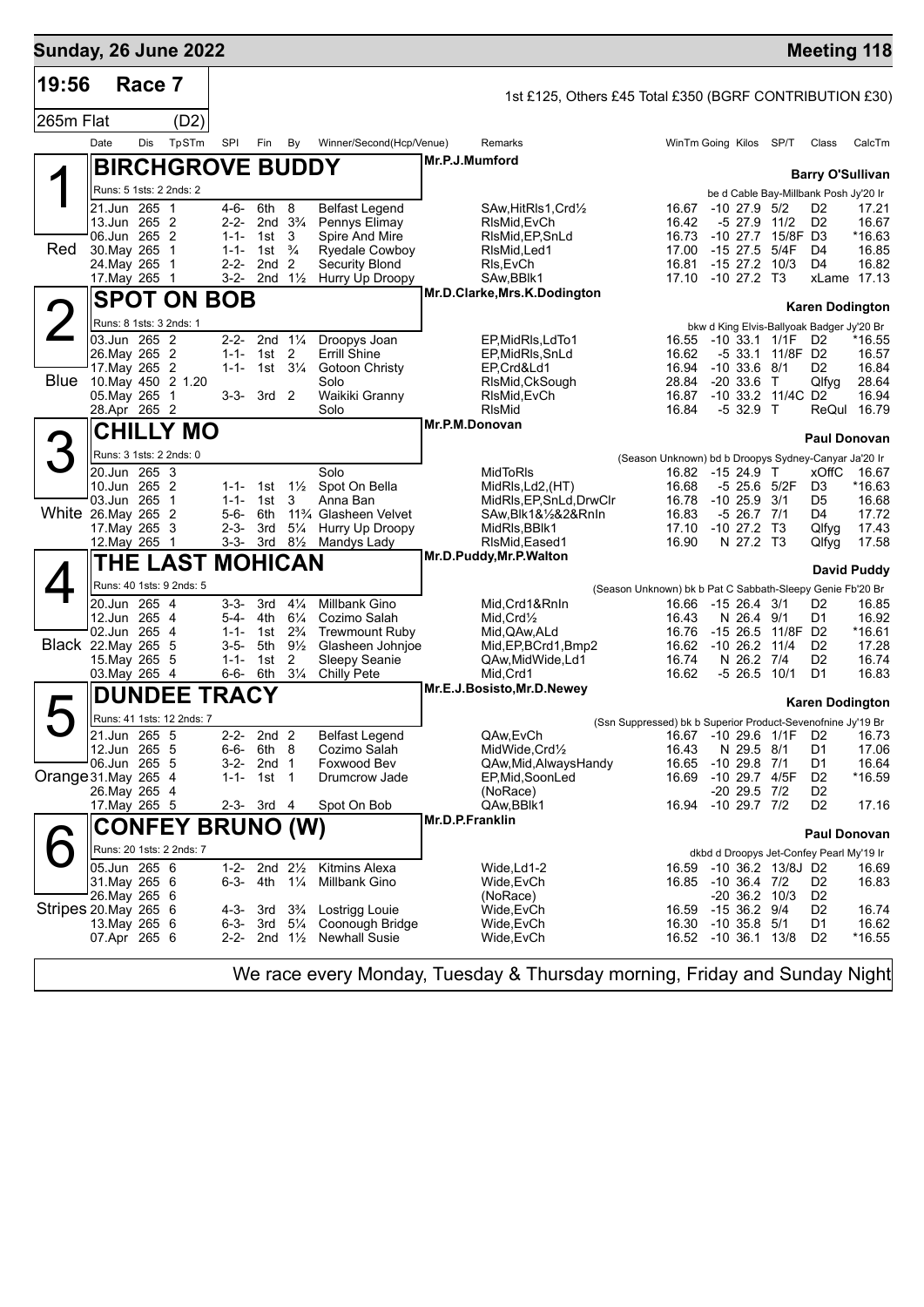| <b>Sunday, 26 June 2022</b> |                                                                                                 |        |                                                                                                              |           |                                                                                                             |                                                                                       |                                                                                                                                                                           |                       |                                                                                                                                      |                                                            |                                                                 |                                                                                                   |                                                                |                                                                           | <b>Meeting 118</b>                                        |
|-----------------------------|-------------------------------------------------------------------------------------------------|--------|--------------------------------------------------------------------------------------------------------------|-----------|-------------------------------------------------------------------------------------------------------------|---------------------------------------------------------------------------------------|---------------------------------------------------------------------------------------------------------------------------------------------------------------------------|-----------------------|--------------------------------------------------------------------------------------------------------------------------------------|------------------------------------------------------------|-----------------------------------------------------------------|---------------------------------------------------------------------------------------------------|----------------------------------------------------------------|---------------------------------------------------------------------------|-----------------------------------------------------------|
| 20:17                       |                                                                                                 | Race 8 |                                                                                                              |           |                                                                                                             |                                                                                       |                                                                                                                                                                           |                       | 1st £150, Others £50 Total £400 (BGRF CONTRIBUTION £30)                                                                              |                                                            |                                                                 |                                                                                                   |                                                                |                                                                           |                                                           |
| 480m Flat                   |                                                                                                 |        | (Hcp)                                                                                                        |           |                                                                                                             |                                                                                       |                                                                                                                                                                           |                       |                                                                                                                                      |                                                            |                                                                 |                                                                                                   |                                                                |                                                                           |                                                           |
|                             | Date                                                                                            | Dis    | TpSTm                                                                                                        | SPI       | Fin                                                                                                         | By                                                                                    | Winner/Second(Hcp/Venue)                                                                                                                                                  |                       | Remarks                                                                                                                              |                                                            | WinTm Going Kilos SP/T                                          |                                                                                                   |                                                                | Class                                                                     | CalcTm                                                    |
|                             |                                                                                                 |        | <b>DECISIVE ROGUE</b>                                                                                        |           |                                                                                                             |                                                                                       |                                                                                                                                                                           | (R12) Mr.M.N.Fenwick  |                                                                                                                                      |                                                            |                                                                 |                                                                                                   |                                                                |                                                                           | <b>Mark Fenwick</b>                                       |
|                             |                                                                                                 |        | Runs: 18 1sts: 3 2nds: 2                                                                                     |           |                                                                                                             |                                                                                       |                                                                                                                                                                           |                       |                                                                                                                                      |                                                            |                                                                 |                                                                                                   |                                                                | f d Pat C Sabath-Rylane Dash Jn'20 Ir                                     |                                                           |
| <b>Red</b>                  | 31. May 265 2<br>19. May 265 2<br>12. May 265 2                                                 |        | 19.Jun 480 1 R12<br>12.Jun 480 2 3.37<br>06.Jun 480 2 3.39                                                   | $6 - 5 -$ | 1111 2nd 3<br>3336 6th<br>3322 2nd<br>3-5- 5th<br>4th<br>6-4- 4th                                           | $1\frac{1}{2}$<br>$1\frac{1}{4}$<br>2<br>$\overline{4}$                               | Curraghmore Kit(R4)<br>151/ <sub>2</sub> Size Ten<br><b>Mellon Candy</b><br>Clairkeith Dilly<br><b>Errill Shine</b><br>The Blue Lagoon                                    |                       | MidRls, Ld1ToRnIn<br>MidRIs, BCrd <sup>3</sup> /4<br>RIs-Mid, EvCh<br>MidRls, Crd1, (HT)<br>SAw, MidRIs, Blk1<br>SAw, Mid, (HndTm)   |                                                            | 29.26<br>29.74<br>30.39<br>16.97<br>16.98<br>16.68              | N 34.8 8/1<br>$-20, 35.0, 73$<br>$-10$ 35.0 $8/1$<br>$-10, 34.5$                                  | -10 35.0 11/2<br>11/2<br>N 34.7 10/1                           | Hcp<br>A6<br>Qlfyg<br>D3<br>D <sub>3</sub><br>D <sub>3</sub>              | 30.36<br>30.98<br>*30.31<br>16.95<br>17.04<br>17.00       |
|                             |                                                                                                 |        | <b>POTTERS BOY</b>                                                                                           |           |                                                                                                             |                                                                                       |                                                                                                                                                                           |                       | (R10) Pot Black Four Syndicate                                                                                                       |                                                            |                                                                 |                                                                                                   |                                                                |                                                                           |                                                           |
|                             | Runs: 9 1sts: 1 2nds: 1                                                                         |        |                                                                                                              |           |                                                                                                             |                                                                                       |                                                                                                                                                                           |                       |                                                                                                                                      |                                                            |                                                                 |                                                                                                   |                                                                |                                                                           | <b>Barry O'Sullivan</b>                                   |
| Blue                        | 30. May 480 4 R5                                                                                |        | 21.Jun 480 3 R10<br>14.Jun 480 2 R14<br>07.Jun 480 2 3.32<br>23. May 480 3 3.25<br>12. May 480 2 3.23        |           | 3111 3rd<br>1111 1st<br>4544 6th<br>3556 6th                                                                | $\frac{3}{4}$<br>SH<br>$9\frac{1}{4}$<br>1112 2nd 41/4                                | Star Bally(Scr)<br>Star Bally(R5)<br>Perfecto Tami<br>10 <sup>1</sup> / <sub>2</sub> Curraghmore Kit(Scr)<br><b>Bobbing Gnypsy</b><br>Solo                                |                       | EP, Blk&Led1ToRnIn<br>SnLd, HldOn<br>FcdCk1,Crd <sup>3</sup> / <sub>4</sub><br>Mid&BBlk1&2<br>MvdRlsRnUp,Ld2- <sup>3</sup> /4<br>Mid |                                                            | 30.15<br>29.66<br>30.24<br>29.99<br>30.60<br>30.14              | $-20$ 34.1 $5/2$<br>$-30$ 34.1<br>$-30$ 34.3 $8/1$<br>$-60$ 34.1<br>N 33.1 T                      | -30 34.2 5/2J<br>5/2<br>5/1                                    | bk d Magical Bale-Mustang Evita Oc'20 Ir<br>Hcp<br>Hcp<br>A6<br>Hcp<br>A6 | 30.71<br>30.58<br>30.68<br>30.93<br>30.34<br>ReQul *30.14 |
|                             |                                                                                                 |        | <b>CAVIES MYRTLE</b>                                                                                         |           |                                                                                                             |                                                                                       |                                                                                                                                                                           | (R10) Mrs.D.K.Hurlock |                                                                                                                                      |                                                            |                                                                 |                                                                                                   |                                                                |                                                                           |                                                           |
|                             |                                                                                                 |        | Runs: 13 1sts: 1 2nds: 1                                                                                     |           |                                                                                                             |                                                                                       |                                                                                                                                                                           |                       |                                                                                                                                      | (Season Unknown) bk b Droopys Jet-Cavies Lucy Jn'20 Ir     |                                                                 |                                                                                                   |                                                                |                                                                           | <b>Deborah Hurlock</b>                                    |
| White 03.Jun 480 5 3.27     | 20.Jun 480 4 R8                                                                                 |        | 14.Jun 480 5 3.34<br>09.Jun 480 5 3.26<br>27. May 480 5 3.26<br>20. May 480 4 3.30                           |           | 4233 3rd<br>1224 4th<br>1226 6th<br>2222 4th<br>3444 4th<br>1111 2nd <sup>3</sup> / <sub>4</sub>            | $5\frac{3}{4}$<br>4<br>$2\frac{1}{2}$<br>7<br>3                                       | Southfield Billy(Scr)<br>Donishall Pixie<br><b>Birchgrove Hilda</b><br><b>Security Product</b><br><b>Hollyhill Millie</b><br>Knoppogue Velvet                             |                       | Mid, EvCh<br>Mid, EP, Ld-2, WideRnIn<br>QAw,Ld-2<br>Mid, EP, ChITo1<br>Mid,RanOn<br>Mid,Ld1ToRnIn                                    |                                                            | 29.56<br>30.24<br>30.58<br>29.94<br>30.07<br>30.20              | $-30$ 28.1 $8/1$<br>$-2028.1$<br>$-2028.1$<br>$-20$ 28.2 $7/1$<br>$-20\,27.3$<br>$-30$ 27.3 $8/1$ | 12/1<br>7/1<br>6/1                                             | Hcp<br>A5<br>A5<br>A5<br>A5<br>A5                                         | 30.37<br>30.36<br>30.58<br>30.30<br>30.09<br>*29.96       |
|                             |                                                                                                 |        | <b>BOHERASH LISA</b>                                                                                         |           |                                                                                                             |                                                                                       |                                                                                                                                                                           | (R7) Mr.F.Macklin     |                                                                                                                                      |                                                            |                                                                 |                                                                                                   |                                                                |                                                                           | <b>Anthony Collett</b>                                    |
| Black 27. May 480 2 3.36    | 21.Jun 480 4 R6                                                                                 |        | Runs: 33 1sts: 3 2nds: 2<br>14.Jun 480 4 R10<br>06.Jun 480 1 3.45<br>17. May 480 1 3.42<br>09.Apr 480 2 3.40 |           | 4435 4th<br>4444 4th<br>6544 4th<br>5543 3rd<br>5645 5th<br>5555 6th                                        | $1\frac{1}{2}$<br>3<br>5<br>$2\frac{1}{4}$<br>10<br>$4\frac{1}{2}$                    | Star Bally(Scr)<br>Borna Punk(Scr)<br>Spot On Sconny<br>Tuckeys Jet<br>Ardera Blake<br>Spitfire Rebel                                                                     |                       | BBIk3<br>$Rls$ , $Crd\frac{3}{4}$<br>RIs, EvCh<br>Rls, Crd3, RanOn<br>Rls,Crd3&4&RnIn<br>VSAw, RIsMid                                | (Season Unknown) bk b Droopys Cain-Boherash Glory Nv'18 Ir | 30.15<br>29.50<br>29.86<br>30.10<br>29.98<br>29.66              | $-30$ 28.5 $5/2J$<br>$-20$ 28.5 $9/2$<br>$-20$ 28.2 $12/1$<br>$-20$ 28.5 $6/1$<br>N 28.4          | $-20$ 28.4 $11/2$<br>12/1                                      | Hcp<br>Hcp<br>A4<br>A4<br>A4<br>A3                                        | 30.45<br>30.33<br>30.06<br>30.08<br>30.58<br>*30.01       |
|                             |                                                                                                 |        | <b>RINGTOWN LUCY</b>                                                                                         |           |                                                                                                             |                                                                                       |                                                                                                                                                                           | (R3) Miss.S.M.Curtis  |                                                                                                                                      |                                                            |                                                                 |                                                                                                   |                                                                |                                                                           | Deborah Hurlock                                           |
| Orange 31. May 480 5 R5     | 20.Jun 480 5 R5<br>14.Jun 480 5 R6<br>09.Jun 480<br>17. May 480 4 R4<br>25.Apr 480 3 R7         |        | Runs: 31 1sts: 4 2nds: 7<br>5 R <sub>5</sub>                                                                 |           | 5555 5th<br>5566 6th<br>4311 1st<br>4445 4th<br>4466 5th<br>2222 1st                                        | $5\frac{1}{4}$<br>$\frac{1}{2}$<br>$2\frac{3}{4}$<br>$8\frac{3}{4}$<br>$1\frac{1}{4}$ | 6 <sup>3</sup> / <sub>4</sub> Southfield Billy(Scr)<br>Borna Punk(Scr)<br>Springwell Sully(Scr)<br>Springwell Sully(Scr)<br>Springwell Sully(R1)<br>Badgerfort Terry(R13) |                       | Crd <sub>2</sub><br>RIs, Crd3<br>$Rls, Ld$ <sup>1</sup> / <sub>2</sub><br>RIs, Crd3<br>Crd <sub>2</sub><br>Mid, RanOn, LdRnIn        | (FalseHt 17.Sp'21) be b Jaytee Jet-Kildallon Suzi Au'18 Ir | 29.50<br>29.49<br>29.66<br>29.43<br>29.24                       | $-20$ 31.3 11/2<br>$-20$ 31.4 $6/1$<br>$-20$ 31.2 $9/2$                                           | 29.56 -30 31.7 7/2 Hcp<br>$-20$ 31.3 11/2<br>$-20$ 31.4 $9/4F$ | Hcp<br>Hcp<br>Hcp<br>Hcp<br>Hcp                                           | 30.20<br>30.18<br>29.69<br>30.07<br>30.25<br>*29.60       |
|                             |                                                                                                 |        | <b>CURRAGHMORE KIT</b>                                                                                       |           |                                                                                                             |                                                                                       |                                                                                                                                                                           | (SCR) Mr.F.H.Macklin  |                                                                                                                                      |                                                            |                                                                 |                                                                                                   |                                                                |                                                                           | <b>Anthony Collett</b>                                    |
|                             |                                                                                                 |        | Runs: 50 1sts: 14 2nds: 8                                                                                    |           |                                                                                                             |                                                                                       |                                                                                                                                                                           |                       |                                                                                                                                      | (Season 18.Jy'21) bd b Pat C Sabbath-Kittys Box Sp'18 Ir   |                                                                 |                                                                                                   |                                                                |                                                                           |                                                           |
| Stripes 30.May 480 5 Scr    | 19.Jun 480 4 R4<br>12.Jun 480 5 R2<br>05.Jun 480 6 Scr<br>23. May 480 6 Scr<br>17. May 480 5 R3 |        |                                                                                                              |           | 5432 1st<br>5553 2nd 1/2<br>6664 3rd Hd<br>6441 1st<br>6662 2nd 1 <sup>3</sup> / <sub>4</sub><br>5554 1st ½ | - 3<br>$3\frac{1}{4}$                                                                 | Decisive Roque(R12)<br>Crackaway Boycie(R15)<br>Millroad Rock etc(R3)<br>Star Bally(Scr)<br>Star Bally(R1)<br>Borna Punk(Scr)                                             |                       | Mid,LdRnIn<br>Mid, Crd <sup>3</sup> / <sub>4</sub> , RanOn<br>Mid, StrFin, ChlNrLn<br>SAw,Led4<br>Mid, RanOn<br>FinWell              |                                                            | 29.26 -10 26.9 5/2<br>29.51<br>29.73<br>29.99<br>30.13<br>29.64 | $-20$ 27.0 $7/2$<br>$-30$ 26.9 $9/4$                                                              | N 27.1 15/8F Hcp<br>-60 26.9 7/4F<br>$-20$ 26.5 $11/2$         | Hcp<br>Hcp<br>Hcp<br>Hcp<br>Hcp                                           | *29.48<br>29.71<br>29.55<br>29.69<br>29.67<br>29.68       |
|                             |                                                                                                 |        |                                                                                                              |           |                                                                                                             |                                                                                       |                                                                                                                                                                           |                       |                                                                                                                                      |                                                            |                                                                 |                                                                                                   |                                                                |                                                                           |                                                           |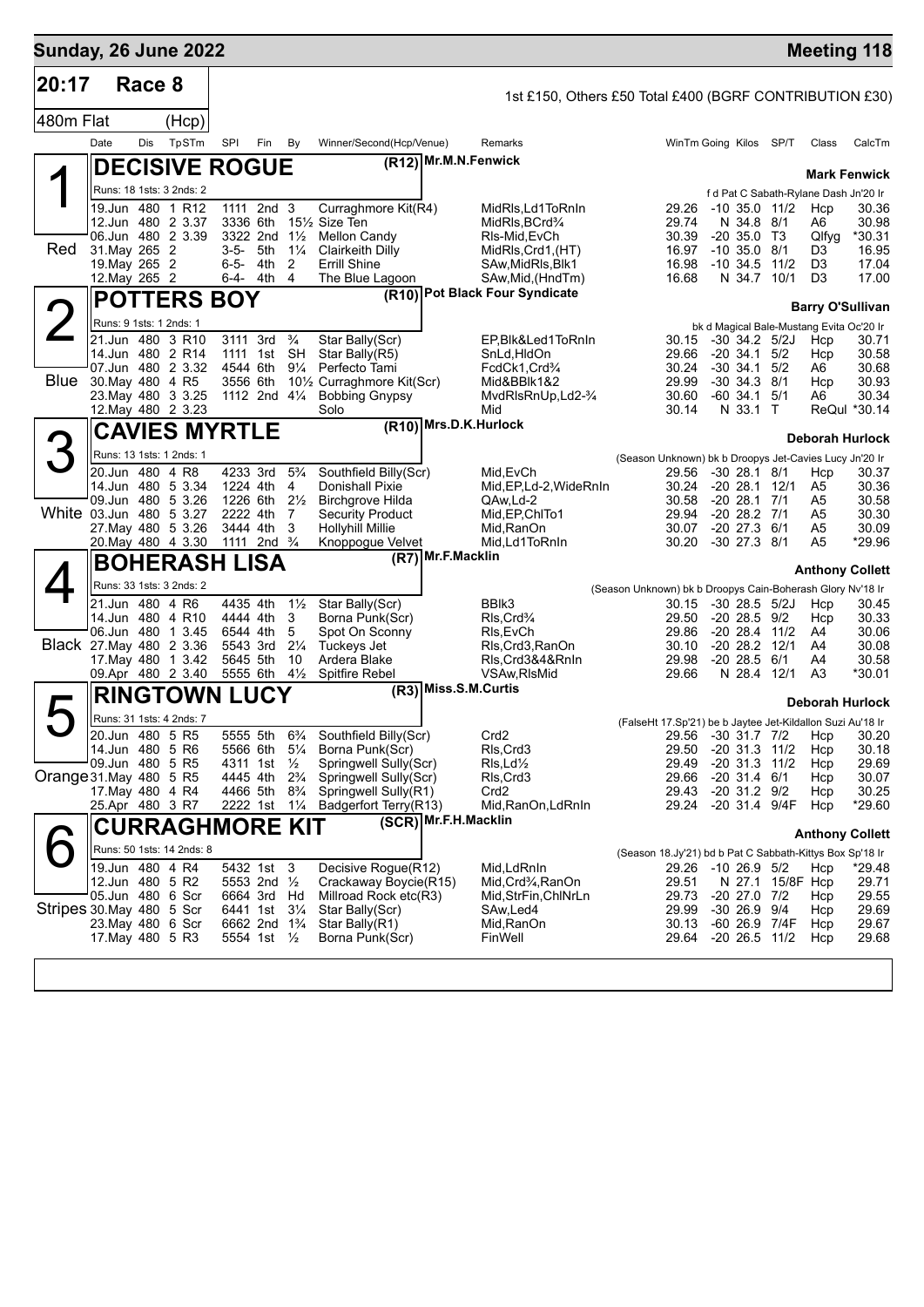| <b>Sunday, 26 June 2022</b> |                                               |        |       |                                                      |                                  |                                              |                       |                                                         |                                                             |                                  |                                         |                   |                                              | <b>Meeting 118</b> |
|-----------------------------|-----------------------------------------------|--------|-------|------------------------------------------------------|----------------------------------|----------------------------------------------|-----------------------|---------------------------------------------------------|-------------------------------------------------------------|----------------------------------|-----------------------------------------|-------------------|----------------------------------------------|--------------------|
| 20:38                       |                                               | Race 9 |       |                                                      |                                  |                                              |                       | 1st £140, Others £50 Total £390 (BGRF CONTRIBUTION £30) |                                                             |                                  |                                         |                   |                                              |                    |
| 480m Flat                   |                                               |        | (A4)  |                                                      |                                  |                                              |                       |                                                         |                                                             |                                  |                                         |                   |                                              |                    |
|                             | Date                                          | Dis    | TpSTm | SPI                                                  | By<br>Fin                        | Winner/Second(Hcp/Venue)                     |                       | Remarks                                                 |                                                             | WinTm Going Kilos SP/T           |                                         |                   | Class                                        | CalcTm             |
|                             |                                               |        |       | <b>LIBERTY EXPRESS</b>                               |                                  |                                              | Mr.A.M.P.Collett      |                                                         |                                                             |                                  |                                         |                   |                                              |                    |
|                             | Runs: 45 1sts: 4 2nds: 8                      |        |       |                                                      |                                  |                                              |                       |                                                         | (Season Unknown) be b Droopys Buick-Droopys Merc Au'18 Ir   |                                  |                                         |                   | <b>Anthony Collett</b>                       |                    |
|                             | 21.Jun 480 1 3.32                             |        |       | 3333 3rd 4                                           |                                  | Rosies Magic                                 |                       | Crd1&2                                                  |                                                             | 30.01                            |                                         | $-30$ 28.4 $11/4$ | - A4                                         | 30.03              |
|                             | 14.Jun 480 1 3.39<br>07.Jun 480 2 3.33        |        |       | 6666 6th<br>5333 4th                                 | 9<br>$4\frac{1}{2}$              | Boomerang Indie<br>Classy Fernando           |                       | RIsMid, Crd2<br>RIsMid, SItCrdRnUp                      |                                                             | 29.83<br>29.92                   | $-20$ 28.9 $10/1$<br>$-30, 28.9$        | 12/1              | A3<br>A3                                     | 30.35<br>29.98     |
| <b>Red</b>                  | 02.Jun 480 2 3.36                             |        |       | 5556 6th                                             |                                  | 10 <sup>1</sup> / <sub>2</sub> Borna Trooper |                       | RIsMid, Bmp1, SItCrd3                                   |                                                             | 29.76                            | $-3028.96/1$                            |                   | A3                                           | 30.30              |
|                             | 27. May 480 2 3.40<br>05. May 480 2 3.25      |        |       | 5666 5th<br>1111 1st 21/ <sub>2</sub>                | $5\frac{1}{2}$                   | Fweshairpie<br>Coolavanny Solar              |                       | RIsMid, EvCh<br>RIsMid, EP, ALd                         |                                                             | 29.94<br>29.66 -20 28.6 15/8F A4 | $-20, 28.8$                             | 6/1               | A3                                           | 30.17<br>*29.46    |
|                             |                                               |        |       | <b>DECISIVE ANNIE</b>                                |                                  |                                              | Mr.M.N.Fenwick        |                                                         |                                                             |                                  |                                         |                   |                                              |                    |
|                             |                                               |        |       |                                                      |                                  |                                              |                       |                                                         |                                                             |                                  |                                         |                   | <b>Mark Fenwick</b>                          |                    |
| $\angle$                    | Runs: 19 1sts: 3 2nds: 1<br>20.Jun 480 2 3.32 |        |       | 5442 3rd 2                                           |                                  | Slippy Isla                                  |                       | Crd1,Chl&BlkRnIn                                        | (Season Unknown) bk b Kinloch Brae-Brookville Dash My'20 Ir | 30.17                            | $-30$ 27.6 $9/4$                        |                   | A4                                           | 30.03              |
|                             | 13.Jun 480 2 3.33                             |        |       | 5666 5th                                             | 8                                | <b>Brennans Blondie</b>                      |                       | SAw, Mid, Blk4                                          |                                                             | 29.84                            |                                         | $-20$ 27.6 $10/3$ | A3                                           | 30.27              |
|                             | 05.Jun 480 2 3.37<br>Blue 31. May 480 2       |        |       | 2111 1st<br>4444 5th                                 | $4\frac{1}{4}$<br>$8\frac{3}{4}$ | The Blue Lagoon<br>Boomerang Indie           |                       | RIsMid, VSAw, Ld2<br>SAw,Blk1,Crd4,(HT)                 |                                                             | 29.91<br>29.58                   | $-20$ 27.6<br>$-20$ 27.3 $2/1J$         | 15/8              | A4<br>A4                                     | *29.71<br>30.08    |
|                             |                                               |        |       | 22. May 642 2 12.91 2234 4th                         | $8\frac{1}{2}$                   | <b>But Daddy</b>                             |                       | RIsMid, Crd5&34&6                                       |                                                             | 40.72                            | $-40$ 27.5                              | 12/1              | 0R                                           | 41.00              |
|                             |                                               |        |       | 15. May 642 3 12.84 4323 4th                         | $5\frac{1}{2}$                   | <b>Borna Carol</b>                           | Mrs.D.K.Hurlock       | RIsMid, Crd1&5                                          |                                                             | 40.31                            | N 27.5 16/1                             |                   | <b>OR</b>                                    | 40.75              |
|                             | <b>SIZE TEN</b>                               |        |       |                                                      |                                  |                                              |                       |                                                         |                                                             |                                  |                                         |                   | Deborah Hurlock                              |                    |
| 3                           | Runs: 7 1sts: 1 2nds: 0<br>21.Jun 480 4 3.30  |        |       | 4555 5th                                             |                                  | 10% Rosies Magic                             |                       |                                                         | (Season Unknown) bd b Droopys Sydney-Emmas Dream Oc'20 Ir   |                                  | $-30$ 28.7 $2/1J$                       |                   |                                              | 30.57              |
|                             | 12.Jun 480 3 3.30                             |        |       | 1111 1st                                             | $7\frac{3}{4}$                   | <b>Bleisce Pat</b>                           |                       | Blk1,Blk&Stb2,Crd3<br>MidRIs, EP, Ld1                   |                                                             | 30.01<br>29.74                   | N 28.5 2/1                              |                   | A4<br>A6                                     | *29.74             |
| White 31. May 480 3 3.29    | 07.Jun 480 4 3.32                             |        |       | 3443 3rd                                             | $1\frac{1}{4}$                   | <b>Lexinston Ave</b>                         |                       | MidRIs, SItCrd1/4                                       |                                                             | 30.56                            | $-30$ 28.6 $9/4J$                       |                   | A5                                           | 30.36              |
|                             | 26. May 480 4 3.34                            |        |       | 1223 3rd<br>1555 5th                                 | $1\frac{1}{2}$<br>$5\frac{1}{4}$ | Decisive Dash<br>Ollys Lucy                  |                       | EP,Chl1To2,Crd<br>Mid,Blk&Stb2                          |                                                             | 30.20<br>30.43                   | $-20$ 28.5 $7/2$<br>$-30$ 28.2 $7/2$    |                   | A5<br>A5                                     | 30.12<br>30.54     |
|                             | 19. May 480 3 3.34                            |        |       |                                                      |                                  | Solo                                         |                       | Mid-RIs<br>Mrs.A.E.Franklin, Mr.D.J.Gray                |                                                             | 30.99                            | -50 28.6 T                              |                   | xFall                                        | 30.49              |
|                             | <b>AGILIS AXL</b>                             |        |       |                                                      |                                  |                                              |                       |                                                         |                                                             |                                  |                                         |                   | <b>Paul Donovan</b>                          |                    |
|                             | Runs: 0 1sts: 0 2nds: 0                       |        |       |                                                      |                                  |                                              |                       |                                                         |                                                             |                                  |                                         |                   | wbk d Droopys Nidge-Droopys Dream Oc'20 Ir   |                    |
|                             | 19.Jun 480 3 3.34<br>09.Jun 480 4 3.35        |        |       | 3111 1st 4 <sup>3</sup> / <sub>4</sub>               |                                  | Solo<br>Pennys llex                          |                       | Mid<br>Mid, Crd&Ld1                                     |                                                             | 30.08<br>30.20                   | -10 29.7 T<br>$-20$ 29.7 T <sub>3</sub> |                   | Qlfyg<br>Qlfyg                               | *29.98<br>30.00    |
|                             | 05.Jun 480 3 3.35                             |        |       | 2222 2nd 41/2                                        |                                  | Ashgrove Lass                                |                       | Mid, EvCh                                               |                                                             | 30.15                            | $-40,30.0$ T <sub>3</sub>               |                   | Qlfyg                                        | 30.12              |
| Black 31. May 265 4         |                                               |        |       |                                                      |                                  | Solo                                         |                       | MidToWide                                               |                                                             | 17.45 -10 30.7 T                 |                                         |                   | Nvice                                        | 17.35              |
|                             |                                               |        |       | <b>RATCHIES FINELLI (W)</b>                          |                                  |                                              | <b>Four Good Guys</b> |                                                         |                                                             |                                  |                                         |                   | <b>Barry O'Sullivan</b>                      |                    |
|                             | Runs: 27 1sts: 5 2nds: 4                      |        |       |                                                      |                                  |                                              |                       |                                                         |                                                             |                                  |                                         |                   | wbk d Droopys Sydney-Cashmerekhan Sp'19 Ir   |                    |
|                             | 21.Jun 480 6 3.27<br>13.Jun 480 5 3.22        |        |       | 2344 5th                                             |                                  | 61/ <sub>2</sub> Cill Dubh Leo<br>Solo       |                       | QAw.Wide<br>Wide                                        |                                                             | 30.10 -20 30.7 T                 |                                         |                   | 29.75 -20 30.5 8/1 A3 30.07                  | xLame *29.90       |
|                             | 27. May 480 5 3.32                            |        |       | 3322 2nd 1                                           |                                  | To The Four                                  |                       | Mid,EvCh                                                |                                                             | 30.64                            | $-20, 30.9, T3$                         |                   | Qlfyg                                        | 30.52              |
| Orange 19 May 480 6 3.27    | 23.Apr 265 6                                  |        |       | 4-6- 6th                                             | $5\frac{1}{2}$                   | Solo<br>Killeacle Xavi                       |                       | MidWide<br>QAw,Wide,Crd1                                |                                                             | 30.90<br>16.71                   | $-50,30.6$ T<br>$-10$ 31.3 $9/2$        |                   | ReQul<br>D <sub>2</sub>                      | 30.40<br>17.05     |
|                             | 14.Apr 265 5                                  |        |       | 5-5- 5th 51/4                                        |                                  | <b>Hollyoak Harper</b>                       |                       | Crd&StbRnUp                                             |                                                             | 16.83                            | N 30.9 4/1                              |                   | D <sub>2</sub>                               | 17.25              |
|                             |                                               |        |       | <b>HAZELWOOD SHOT (W)</b>                            |                                  |                                              |                       | Mr.B.D.O'Sullivan                                       |                                                             |                                  |                                         |                   | <b>Barry O'Sullivan</b>                      |                    |
|                             | Runs: 74 1sts: 12 2nds: 10                    |        |       |                                                      |                                  |                                              |                       |                                                         |                                                             |                                  |                                         |                   | wbd d Target Harris-Lagganmore Puma Ap'19 Br |                    |
|                             | 21.Jun 480 5 3.39                             |        |       | 6665 5th                                             | $4\frac{3}{4}$                   | Elms Pat                                     |                       | CrdRnUp,Blk1/4                                          |                                                             | 30.00                            | $-30$ 32.5 $8/1$                        |                   | A3                                           | 30.07              |
|                             | 13.Jun 480 6 3.26<br>06.Jun 480 6 3.36        |        |       | 3433 3rd 5 <sup>3</sup> / <sub>4</sub><br>5543 2nd 5 |                                  | Senahel Brandy<br>Hollyoak Titan             |                       | Wide, Blk3<br>Wide,SAw,RanOn                            |                                                             | 29.70 -20 33.0 11/2<br>29.75     | $-20$ 33.1 11/2                         |                   | A3<br>A3                                     | 29.96<br>29.95     |
| Stripes 30 May 480 6 3.32   |                                               |        |       | 5666 2nd Hd                                          |                                  | Ardera Blake                                 |                       | Blk1,BBlk2,ChlRnIn                                      |                                                             | 30.62                            | $-30$ 33.4 $7/1$                        |                   | A3                                           | 30.34              |
|                             | 24. May 480 6 3.31<br>19. May 480 6 3.29      |        |       | 5555 5th<br>3333 3rd                                 | $5\frac{1}{2}$<br>$2\frac{1}{2}$ | Some Kid<br><b>Six Beauties</b>              |                       | SAw,Bmp1<br>MidWide,EvCh                                |                                                             | 30.09<br>30.11                   | -40 33.4 20/1<br>$-40$ 33.5 $8/1$       |                   | A3<br>A3                                     | 30.12<br>*29.91    |
|                             |                                               |        |       |                                                      |                                  |                                              |                       |                                                         |                                                             |                                  |                                         |                   |                                              |                    |
|                             |                                               |        |       |                                                      |                                  |                                              |                       |                                                         |                                                             |                                  |                                         |                   |                                              |                    |
|                             |                                               |        |       |                                                      |                                  |                                              |                       |                                                         |                                                             |                                  |                                         |                   |                                              |                    |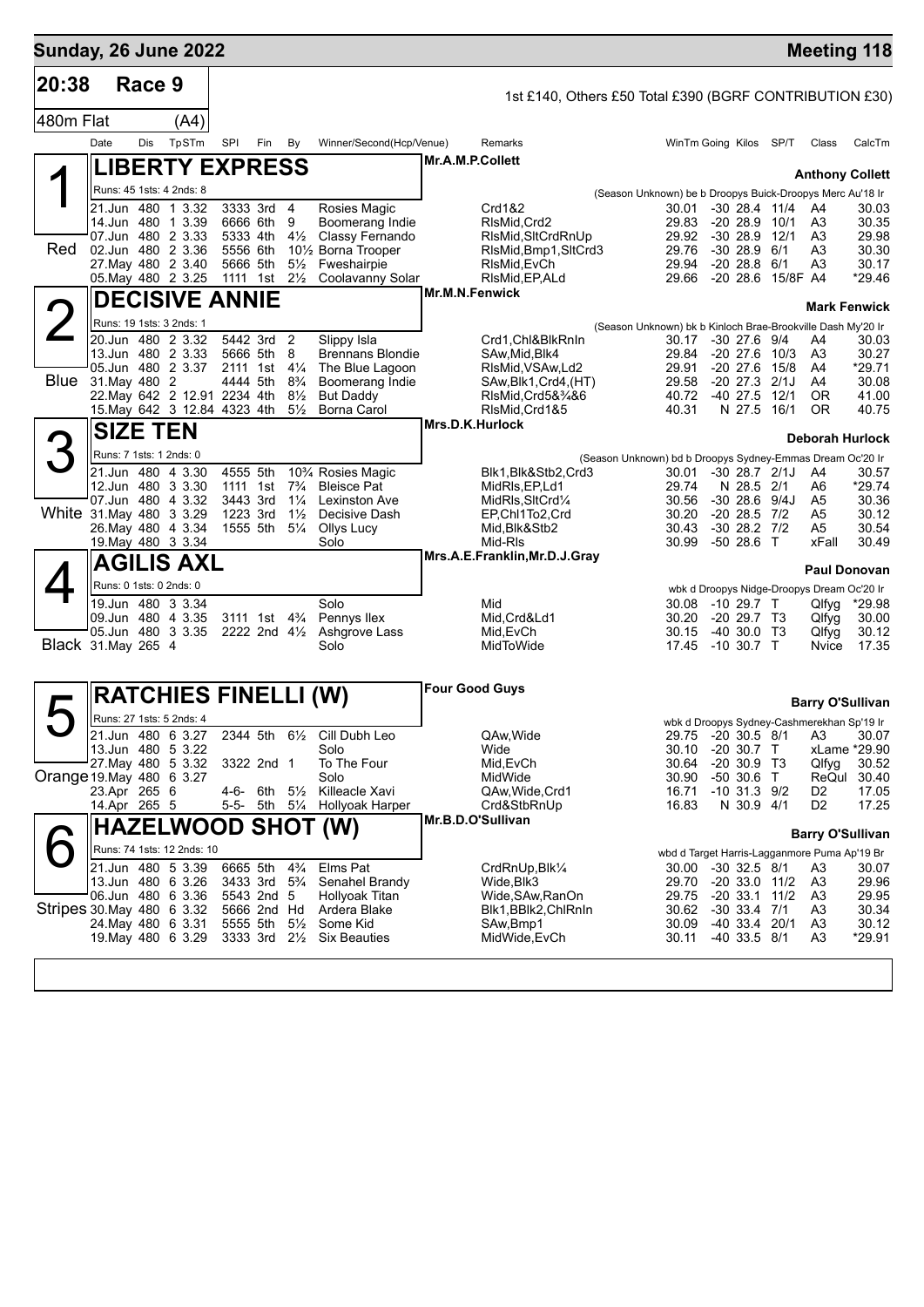| 20:54 Race 10<br>1st £150, Others £50 Total £400 (BGRF CONTRIBUTION £30)<br>450m Flat<br>(B2)<br>Date<br>Dis<br>TpSTm<br>SPI<br>By<br>Winner/Second(Hcp/Venue)<br>WinTm Going Kilos SP/T<br>Fin<br>Remarks<br>Class<br>CalcTm<br>Mr.G.Carpenter, Mr.R.S.Marling<br><b>MAYS EVA</b><br><b>Anthony Collett</b><br>Runs: 62 1sts: 9 2nds: 10<br>(Season 14.Ja'22) bk b Pat C Sabbath-Global Liberty Au'18 Ir<br>21.Jun 450 1 1.10<br>5554 2nd 41/4<br>Spot On Wyoming<br>Crd3&4, RanOn<br>28.05<br>$-30$ 26.4 $5/1$<br>B2<br>28.09<br>12.Jun 450 2 1.07<br>5666 5th<br>$7\frac{1}{2}$<br>Man Like Jack<br>RIsMid, Bmp1, FcdToCkB&Stb2 28.07<br>N 26.4 12/1<br><b>B2</b><br>28.67<br>06.Jun 450 2 1.08<br>5666 4th<br>$4\frac{3}{4}$<br>Sienna Blue<br>RIsMid, BBmp1<br>28.32<br>$-20$ 26.4 6/1<br>B2<br>28.49<br>Red<br>27. May 450 2 1.06<br>Solo<br>RIsMid<br>28.07<br>$-20, 26.5$ T<br>Qlfyg<br>*27.87<br>19. May 265 1<br>4-4- 4th<br>$3\frac{1}{4}$<br>Knockbann Lady<br>Crd1&2<br>17.00<br>$-20$ 26.7 $5/2$<br>D4<br>17.06<br>10. May 265 1<br>2-1- 1st 1<br><b>Hollyoak Donald</b><br>RIsMid, Led <sup>1</sup> / <sub>2</sub><br>16.99<br>-10 27.0 6/5F<br>D <sub>5</sub><br>16.89<br>Mr.R.W.Smith<br><b>SPOT ON PHOEBE</b><br><b>Karen Dodington</b><br>Runs: 40 1sts: 5 2nds: 8<br>(Season 23.Mr'22) bd b Kinloch Brae-Sevenofnine Jn'18 Br<br>21.Jun 450 2 1.09<br>3222 4th<br>6<br>Spot On Wyoming<br>EvCh<br>-30 25.4 12/1<br>*28.23<br>28.05<br>B2<br>16.Jun 450 2 1.13<br>28.51<br>5555 5th<br>$6\frac{1}{4}$<br>Dryland Jet<br>SAw, Blk1<br>28.31<br>$-30$ 25.7 16/1<br>B2<br>10.Jun 450 2<br>$-20$ 25.1 T<br>28.30<br>Solo<br>MidRIs, (HT)<br>28.50<br>Qlfyg<br>Blue<br>26. May 265 1<br><b>Glasheen Velvet</b><br>SAw, RIsMid, Crd1<br>16.83<br>$-5$ 25.3 $7/1$<br>17.12<br>6-3- 3rd<br>$4\frac{1}{4}$<br>D4<br>16. May 265 2<br>$-10$ 25.4 $7/1$<br>17.30<br>6-4- 4th<br>$5\frac{1}{4}$<br><b>Boreen Daisy</b><br>16.97<br>D4<br>RIsMid, EvCh<br>17.28<br>$-1024.9$ T<br>xSsn<br>17.18<br>05. May 265 2<br>Solo<br>RIsMid<br>Mr.S.J.Pearman<br><b>SIENNA BLUE</b><br>З<br><b>Barry O'Sullivan</b><br>Runs: 22 1sts: 6 2nds: 6<br>(Season 21.Ja'22) be b Droopys Buick-Zenas Treacle Mr'20 Br | <b>Sunday, 26 June 2022</b> |  |  |  |  |  |  |  | <b>Meeting 118</b> |
|-------------------------------------------------------------------------------------------------------------------------------------------------------------------------------------------------------------------------------------------------------------------------------------------------------------------------------------------------------------------------------------------------------------------------------------------------------------------------------------------------------------------------------------------------------------------------------------------------------------------------------------------------------------------------------------------------------------------------------------------------------------------------------------------------------------------------------------------------------------------------------------------------------------------------------------------------------------------------------------------------------------------------------------------------------------------------------------------------------------------------------------------------------------------------------------------------------------------------------------------------------------------------------------------------------------------------------------------------------------------------------------------------------------------------------------------------------------------------------------------------------------------------------------------------------------------------------------------------------------------------------------------------------------------------------------------------------------------------------------------------------------------------------------------------------------------------------------------------------------------------------------------------------------------------------------------------------------------------------------------------------------------------------------------------------------------------------------------------------------------------------------------------------------------------------------------------------------|-----------------------------|--|--|--|--|--|--|--|--------------------|
|                                                                                                                                                                                                                                                                                                                                                                                                                                                                                                                                                                                                                                                                                                                                                                                                                                                                                                                                                                                                                                                                                                                                                                                                                                                                                                                                                                                                                                                                                                                                                                                                                                                                                                                                                                                                                                                                                                                                                                                                                                                                                                                                                                                                             |                             |  |  |  |  |  |  |  |                    |
|                                                                                                                                                                                                                                                                                                                                                                                                                                                                                                                                                                                                                                                                                                                                                                                                                                                                                                                                                                                                                                                                                                                                                                                                                                                                                                                                                                                                                                                                                                                                                                                                                                                                                                                                                                                                                                                                                                                                                                                                                                                                                                                                                                                                             |                             |  |  |  |  |  |  |  |                    |
|                                                                                                                                                                                                                                                                                                                                                                                                                                                                                                                                                                                                                                                                                                                                                                                                                                                                                                                                                                                                                                                                                                                                                                                                                                                                                                                                                                                                                                                                                                                                                                                                                                                                                                                                                                                                                                                                                                                                                                                                                                                                                                                                                                                                             |                             |  |  |  |  |  |  |  |                    |
|                                                                                                                                                                                                                                                                                                                                                                                                                                                                                                                                                                                                                                                                                                                                                                                                                                                                                                                                                                                                                                                                                                                                                                                                                                                                                                                                                                                                                                                                                                                                                                                                                                                                                                                                                                                                                                                                                                                                                                                                                                                                                                                                                                                                             |                             |  |  |  |  |  |  |  |                    |
|                                                                                                                                                                                                                                                                                                                                                                                                                                                                                                                                                                                                                                                                                                                                                                                                                                                                                                                                                                                                                                                                                                                                                                                                                                                                                                                                                                                                                                                                                                                                                                                                                                                                                                                                                                                                                                                                                                                                                                                                                                                                                                                                                                                                             |                             |  |  |  |  |  |  |  |                    |
|                                                                                                                                                                                                                                                                                                                                                                                                                                                                                                                                                                                                                                                                                                                                                                                                                                                                                                                                                                                                                                                                                                                                                                                                                                                                                                                                                                                                                                                                                                                                                                                                                                                                                                                                                                                                                                                                                                                                                                                                                                                                                                                                                                                                             |                             |  |  |  |  |  |  |  |                    |
|                                                                                                                                                                                                                                                                                                                                                                                                                                                                                                                                                                                                                                                                                                                                                                                                                                                                                                                                                                                                                                                                                                                                                                                                                                                                                                                                                                                                                                                                                                                                                                                                                                                                                                                                                                                                                                                                                                                                                                                                                                                                                                                                                                                                             |                             |  |  |  |  |  |  |  |                    |
|                                                                                                                                                                                                                                                                                                                                                                                                                                                                                                                                                                                                                                                                                                                                                                                                                                                                                                                                                                                                                                                                                                                                                                                                                                                                                                                                                                                                                                                                                                                                                                                                                                                                                                                                                                                                                                                                                                                                                                                                                                                                                                                                                                                                             |                             |  |  |  |  |  |  |  |                    |
|                                                                                                                                                                                                                                                                                                                                                                                                                                                                                                                                                                                                                                                                                                                                                                                                                                                                                                                                                                                                                                                                                                                                                                                                                                                                                                                                                                                                                                                                                                                                                                                                                                                                                                                                                                                                                                                                                                                                                                                                                                                                                                                                                                                                             |                             |  |  |  |  |  |  |  |                    |
|                                                                                                                                                                                                                                                                                                                                                                                                                                                                                                                                                                                                                                                                                                                                                                                                                                                                                                                                                                                                                                                                                                                                                                                                                                                                                                                                                                                                                                                                                                                                                                                                                                                                                                                                                                                                                                                                                                                                                                                                                                                                                                                                                                                                             |                             |  |  |  |  |  |  |  |                    |
|                                                                                                                                                                                                                                                                                                                                                                                                                                                                                                                                                                                                                                                                                                                                                                                                                                                                                                                                                                                                                                                                                                                                                                                                                                                                                                                                                                                                                                                                                                                                                                                                                                                                                                                                                                                                                                                                                                                                                                                                                                                                                                                                                                                                             |                             |  |  |  |  |  |  |  |                    |
|                                                                                                                                                                                                                                                                                                                                                                                                                                                                                                                                                                                                                                                                                                                                                                                                                                                                                                                                                                                                                                                                                                                                                                                                                                                                                                                                                                                                                                                                                                                                                                                                                                                                                                                                                                                                                                                                                                                                                                                                                                                                                                                                                                                                             |                             |  |  |  |  |  |  |  |                    |
|                                                                                                                                                                                                                                                                                                                                                                                                                                                                                                                                                                                                                                                                                                                                                                                                                                                                                                                                                                                                                                                                                                                                                                                                                                                                                                                                                                                                                                                                                                                                                                                                                                                                                                                                                                                                                                                                                                                                                                                                                                                                                                                                                                                                             |                             |  |  |  |  |  |  |  |                    |
|                                                                                                                                                                                                                                                                                                                                                                                                                                                                                                                                                                                                                                                                                                                                                                                                                                                                                                                                                                                                                                                                                                                                                                                                                                                                                                                                                                                                                                                                                                                                                                                                                                                                                                                                                                                                                                                                                                                                                                                                                                                                                                                                                                                                             |                             |  |  |  |  |  |  |  |                    |
|                                                                                                                                                                                                                                                                                                                                                                                                                                                                                                                                                                                                                                                                                                                                                                                                                                                                                                                                                                                                                                                                                                                                                                                                                                                                                                                                                                                                                                                                                                                                                                                                                                                                                                                                                                                                                                                                                                                                                                                                                                                                                                                                                                                                             |                             |  |  |  |  |  |  |  |                    |
|                                                                                                                                                                                                                                                                                                                                                                                                                                                                                                                                                                                                                                                                                                                                                                                                                                                                                                                                                                                                                                                                                                                                                                                                                                                                                                                                                                                                                                                                                                                                                                                                                                                                                                                                                                                                                                                                                                                                                                                                                                                                                                                                                                                                             |                             |  |  |  |  |  |  |  |                    |
|                                                                                                                                                                                                                                                                                                                                                                                                                                                                                                                                                                                                                                                                                                                                                                                                                                                                                                                                                                                                                                                                                                                                                                                                                                                                                                                                                                                                                                                                                                                                                                                                                                                                                                                                                                                                                                                                                                                                                                                                                                                                                                                                                                                                             |                             |  |  |  |  |  |  |  |                    |
| 4445 5th<br>21.Jun 450 4 1.15<br>$6\frac{1}{4}$<br>Spot On Wyoming<br>SAw, Crd3&4<br>-30 27.7 15/8J B2<br>28.24<br>28.05                                                                                                                                                                                                                                                                                                                                                                                                                                                                                                                                                                                                                                                                                                                                                                                                                                                                                                                                                                                                                                                                                                                                                                                                                                                                                                                                                                                                                                                                                                                                                                                                                                                                                                                                                                                                                                                                                                                                                                                                                                                                                    |                             |  |  |  |  |  |  |  |                    |
| $4\frac{1}{2}$<br>28.43<br>12.Jun 450 4 1.19<br>6554 4th<br>Man Like Jack<br>28.07<br>N 27.5 4/1<br>B2<br>SAw, Mid, Crd3<br>06.Jun 450 4 1.16<br>$\frac{3}{4}$<br>4532 1st<br>Spot On Wyoming<br>28.32<br>$-20$ 27.4 $10/3$<br>B2<br>28.12                                                                                                                                                                                                                                                                                                                                                                                                                                                                                                                                                                                                                                                                                                                                                                                                                                                                                                                                                                                                                                                                                                                                                                                                                                                                                                                                                                                                                                                                                                                                                                                                                                                                                                                                                                                                                                                                                                                                                                  |                             |  |  |  |  |  |  |  |                    |
| Mid, Crd1⁄4, StrFin, LdRnIn<br>White 31. May 450 3<br>28.20<br>$-20$ 27.4<br><b>B2</b><br>28.11<br>5554 3rd<br>$1\frac{1}{2}$<br><b>Ballyea Ruby</b><br>5/1<br>SAw, Crd 2&4, (HT)                                                                                                                                                                                                                                                                                                                                                                                                                                                                                                                                                                                                                                                                                                                                                                                                                                                                                                                                                                                                                                                                                                                                                                                                                                                                                                                                                                                                                                                                                                                                                                                                                                                                                                                                                                                                                                                                                                                                                                                                                           |                             |  |  |  |  |  |  |  |                    |
| $-20$ 27.4<br><b>B2</b><br>*28.04<br>26. May 450 3 1.18<br>3331 2nd<br>Garryfine Dolly<br>28.22<br>11/2<br>Hd<br>SAw, Mid, Ld4-RnIn<br>-20 27.7 25/1<br><b>B2</b><br>28.46<br>16. May 450 4 1.16<br>5666 5th<br>111/2 Tullymurry Jig<br>BFcdCk2,Mid<br>27.75                                                                                                                                                                                                                                                                                                                                                                                                                                                                                                                                                                                                                                                                                                                                                                                                                                                                                                                                                                                                                                                                                                                                                                                                                                                                                                                                                                                                                                                                                                                                                                                                                                                                                                                                                                                                                                                                                                                                                |                             |  |  |  |  |  |  |  |                    |
| Mr.R.A.Jackson<br><b>GYPSY BONNIE</b>                                                                                                                                                                                                                                                                                                                                                                                                                                                                                                                                                                                                                                                                                                                                                                                                                                                                                                                                                                                                                                                                                                                                                                                                                                                                                                                                                                                                                                                                                                                                                                                                                                                                                                                                                                                                                                                                                                                                                                                                                                                                                                                                                                       |                             |  |  |  |  |  |  |  |                    |
| <b>Karen Dodington</b><br>Runs: 38 1sts: 6 2nds: 5                                                                                                                                                                                                                                                                                                                                                                                                                                                                                                                                                                                                                                                                                                                                                                                                                                                                                                                                                                                                                                                                                                                                                                                                                                                                                                                                                                                                                                                                                                                                                                                                                                                                                                                                                                                                                                                                                                                                                                                                                                                                                                                                                          |                             |  |  |  |  |  |  |  |                    |
| (Ssn Suppressed) bebd b Farloe Nutter-Gypsy Bluebird Sp'18 Br<br>$2\frac{1}{4}$<br>19.Jun 265 5<br>1-2-<br>4th<br>Spire And Mire<br>QAw, Mid Wide, LdTo 1/2<br>16.87<br>-5 27.3 7/1<br>D3<br>17.01                                                                                                                                                                                                                                                                                                                                                                                                                                                                                                                                                                                                                                                                                                                                                                                                                                                                                                                                                                                                                                                                                                                                                                                                                                                                                                                                                                                                                                                                                                                                                                                                                                                                                                                                                                                                                                                                                                                                                                                                          |                             |  |  |  |  |  |  |  |                    |
| 12.Jun 450 5 1.06<br>2445 6th<br>$9\frac{1}{4}$<br>Man Like Jack<br>MidWide, EP<br>28.07<br>N 27.9<br><b>B2</b><br>28.81<br>33/1                                                                                                                                                                                                                                                                                                                                                                                                                                                                                                                                                                                                                                                                                                                                                                                                                                                                                                                                                                                                                                                                                                                                                                                                                                                                                                                                                                                                                                                                                                                                                                                                                                                                                                                                                                                                                                                                                                                                                                                                                                                                            |                             |  |  |  |  |  |  |  |                    |
| 06.Jun 450 6 1.05<br>1123 6th<br>$6\frac{3}{4}$<br>Sienna Blue<br>MidWide, EP, SnLd-3, Crd3/4<br>28.32<br>$-20$ 27.9 $7/1$<br>B2<br>28.64<br>Black 31. May 450 6<br>28.20<br>$-20, 27.6$<br>8/1<br>B2<br>28.47<br>6666 6th<br>6<br>Ballyea Ruby<br>MidWide, EvCh, (HT)                                                                                                                                                                                                                                                                                                                                                                                                                                                                                                                                                                                                                                                                                                                                                                                                                                                                                                                                                                                                                                                                                                                                                                                                                                                                                                                                                                                                                                                                                                                                                                                                                                                                                                                                                                                                                                                                                                                                      |                             |  |  |  |  |  |  |  |                    |
| $-20\,27.3$<br>11/2<br>B2<br>*28.14<br>26. May 450 6 1.01<br>1112 3rd<br>$1\frac{1}{2}$<br>Garryfine Dolly<br>QAw, Mid Wide, EvCh<br>28.22<br>16. May 450 5 1.13<br>2222 2nd 41/4<br>MidWide<br>28.09<br>$-2027.1$<br>Qlfyg<br>28.24<br>Spot On Wyoming<br>T2                                                                                                                                                                                                                                                                                                                                                                                                                                                                                                                                                                                                                                                                                                                                                                                                                                                                                                                                                                                                                                                                                                                                                                                                                                                                                                                                                                                                                                                                                                                                                                                                                                                                                                                                                                                                                                                                                                                                               |                             |  |  |  |  |  |  |  |                    |
| <b>Drury King Fullilove</b><br><b>SLEEPY SEANIE (W)</b>                                                                                                                                                                                                                                                                                                                                                                                                                                                                                                                                                                                                                                                                                                                                                                                                                                                                                                                                                                                                                                                                                                                                                                                                                                                                                                                                                                                                                                                                                                                                                                                                                                                                                                                                                                                                                                                                                                                                                                                                                                                                                                                                                     |                             |  |  |  |  |  |  |  |                    |
| <b>Barry O'Sullivan</b><br>Runs: 44 1sts: 10 2nds: 11                                                                                                                                                                                                                                                                                                                                                                                                                                                                                                                                                                                                                                                                                                                                                                                                                                                                                                                                                                                                                                                                                                                                                                                                                                                                                                                                                                                                                                                                                                                                                                                                                                                                                                                                                                                                                                                                                                                                                                                                                                                                                                                                                       |                             |  |  |  |  |  |  |  |                    |
| bd d Kinloch Brae-Sleepy Caoimhe Jn'19 Ir<br>$\sqrt{21}$ Jun 450 6 1.04<br>2333 3rd 5 <sup>1</sup> / <sub>2</sub> Spot On Wyoming<br>QAw, Wide, EvCh<br>28.05 -30 33.5 15/8J B2<br>*28.19                                                                                                                                                                                                                                                                                                                                                                                                                                                                                                                                                                                                                                                                                                                                                                                                                                                                                                                                                                                                                                                                                                                                                                                                                                                                                                                                                                                                                                                                                                                                                                                                                                                                                                                                                                                                                                                                                                                                                                                                                   |                             |  |  |  |  |  |  |  |                    |
| 13.Jun 450 5 1.16<br>SAw, Mid-Wide<br>Solo<br>$-20$ 33.3 T<br>Qlfyg<br>28.45<br>28.65                                                                                                                                                                                                                                                                                                                                                                                                                                                                                                                                                                                                                                                                                                                                                                                                                                                                                                                                                                                                                                                                                                                                                                                                                                                                                                                                                                                                                                                                                                                                                                                                                                                                                                                                                                                                                                                                                                                                                                                                                                                                                                                       |                             |  |  |  |  |  |  |  |                    |
| 09.Jun 265 5<br>Errill Shine<br>SAw, Wide, Crd1/2<br>16.99<br>-5 33.9 5/2F<br>17.18<br>5-6-<br>4th<br>3<br>D <sub>2</sub><br>Orange 02.Jun 265 5<br>6-5-<br>5th<br>5<br>MidWide, SAw<br>16.79<br>$-15$ 33.7 $11/2$<br>D <sub>2</sub><br>17.04<br><b>Fairy Dust</b>                                                                                                                                                                                                                                                                                                                                                                                                                                                                                                                                                                                                                                                                                                                                                                                                                                                                                                                                                                                                                                                                                                                                                                                                                                                                                                                                                                                                                                                                                                                                                                                                                                                                                                                                                                                                                                                                                                                                          |                             |  |  |  |  |  |  |  |                    |
| 27. May 265 5<br>MidWide, EP, ALd<br>16.70<br>-10 33.3 5/4F<br>D3<br>16.60<br>$1 - 1 -$<br>1st<br>-4<br>Spice Box                                                                                                                                                                                                                                                                                                                                                                                                                                                                                                                                                                                                                                                                                                                                                                                                                                                                                                                                                                                                                                                                                                                                                                                                                                                                                                                                                                                                                                                                                                                                                                                                                                                                                                                                                                                                                                                                                                                                                                                                                                                                                           |                             |  |  |  |  |  |  |  |                    |
| 20. May 265 6<br>$3 - 5 -$<br>5th 2 <sup>3</sup> / <sub>4</sub><br>MidWide, Crd1<br>16.81<br>$-10$ 33.1 $11/4$<br>D <sub>2</sub><br>16.92<br>Go On Cocka<br>Mr.M.N.Fenwick                                                                                                                                                                                                                                                                                                                                                                                                                                                                                                                                                                                                                                                                                                                                                                                                                                                                                                                                                                                                                                                                                                                                                                                                                                                                                                                                                                                                                                                                                                                                                                                                                                                                                                                                                                                                                                                                                                                                                                                                                                  |                             |  |  |  |  |  |  |  |                    |
| <b>DRIMEEN HEIGHTS (W)</b><br><b>Mark Fenwick</b>                                                                                                                                                                                                                                                                                                                                                                                                                                                                                                                                                                                                                                                                                                                                                                                                                                                                                                                                                                                                                                                                                                                                                                                                                                                                                                                                                                                                                                                                                                                                                                                                                                                                                                                                                                                                                                                                                                                                                                                                                                                                                                                                                           |                             |  |  |  |  |  |  |  |                    |
| Runs: 57 1sts: 8 2nds: 6<br>(Season Unknown) be b Newhall Missile-Sues Music My'19 Ir<br>20.Jun 450 6 0.93<br>Solo<br>28.55                                                                                                                                                                                                                                                                                                                                                                                                                                                                                                                                                                                                                                                                                                                                                                                                                                                                                                                                                                                                                                                                                                                                                                                                                                                                                                                                                                                                                                                                                                                                                                                                                                                                                                                                                                                                                                                                                                                                                                                                                                                                                 |                             |  |  |  |  |  |  |  |                    |
| Wide<br>$-30$ 30.1 T<br>xOffC *28.25<br>05.Jun 265 6<br><b>Tintreach Best</b><br>16.84 -10 30.4 10/3<br>D <sub>3</sub><br>16.90<br>2-2-<br>2nd <sub>2</sub><br>Wide, EP, Handy-2                                                                                                                                                                                                                                                                                                                                                                                                                                                                                                                                                                                                                                                                                                                                                                                                                                                                                                                                                                                                                                                                                                                                                                                                                                                                                                                                                                                                                                                                                                                                                                                                                                                                                                                                                                                                                                                                                                                                                                                                                            |                             |  |  |  |  |  |  |  |                    |
| $3 - 3 -$<br>13. May 265 6<br>4th 2<br>16.65<br>$-10$ 30.4 $7/2$<br>D <sub>3</sub><br>16.72<br><b>Wacky Hacky</b><br>Wide,EvCh<br>Stripes 08. May 265 6                                                                                                                                                                                                                                                                                                                                                                                                                                                                                                                                                                                                                                                                                                                                                                                                                                                                                                                                                                                                                                                                                                                                                                                                                                                                                                                                                                                                                                                                                                                                                                                                                                                                                                                                                                                                                                                                                                                                                                                                                                                     |                             |  |  |  |  |  |  |  |                    |
| $\frac{3}{4}$<br>16.80<br>D3<br>16.80<br>$2 - 1 -$<br>1st<br><b>Tintreach Niamh</b><br>Wide, $EP, Ld\frac{1}{2}$<br>N 30.2 4/1<br>$2 - 2 -$<br>2nd $2\frac{1}{2}$<br>16.80<br>$-5$ 30.3 11/2<br>D <sub>3</sub><br>16.96<br>03.May 265 6<br>Hollyoak Maya<br>Wide, QAw, Ld-1                                                                                                                                                                                                                                                                                                                                                                                                                                                                                                                                                                                                                                                                                                                                                                                                                                                                                                                                                                                                                                                                                                                                                                                                                                                                                                                                                                                                                                                                                                                                                                                                                                                                                                                                                                                                                                                                                                                                 |                             |  |  |  |  |  |  |  |                    |
| 26.Apr 265 6<br>$4 - 3 -$<br>16.83<br>$-10$ 31.1 8/1<br>D3<br>17.02<br>3rd<br>$3\frac{1}{2}$<br>Bangtorights<br>QAw, Wide                                                                                                                                                                                                                                                                                                                                                                                                                                                                                                                                                                                                                                                                                                                                                                                                                                                                                                                                                                                                                                                                                                                                                                                                                                                                                                                                                                                                                                                                                                                                                                                                                                                                                                                                                                                                                                                                                                                                                                                                                                                                                   |                             |  |  |  |  |  |  |  |                    |
|                                                                                                                                                                                                                                                                                                                                                                                                                                                                                                                                                                                                                                                                                                                                                                                                                                                                                                                                                                                                                                                                                                                                                                                                                                                                                                                                                                                                                                                                                                                                                                                                                                                                                                                                                                                                                                                                                                                                                                                                                                                                                                                                                                                                             |                             |  |  |  |  |  |  |  |                    |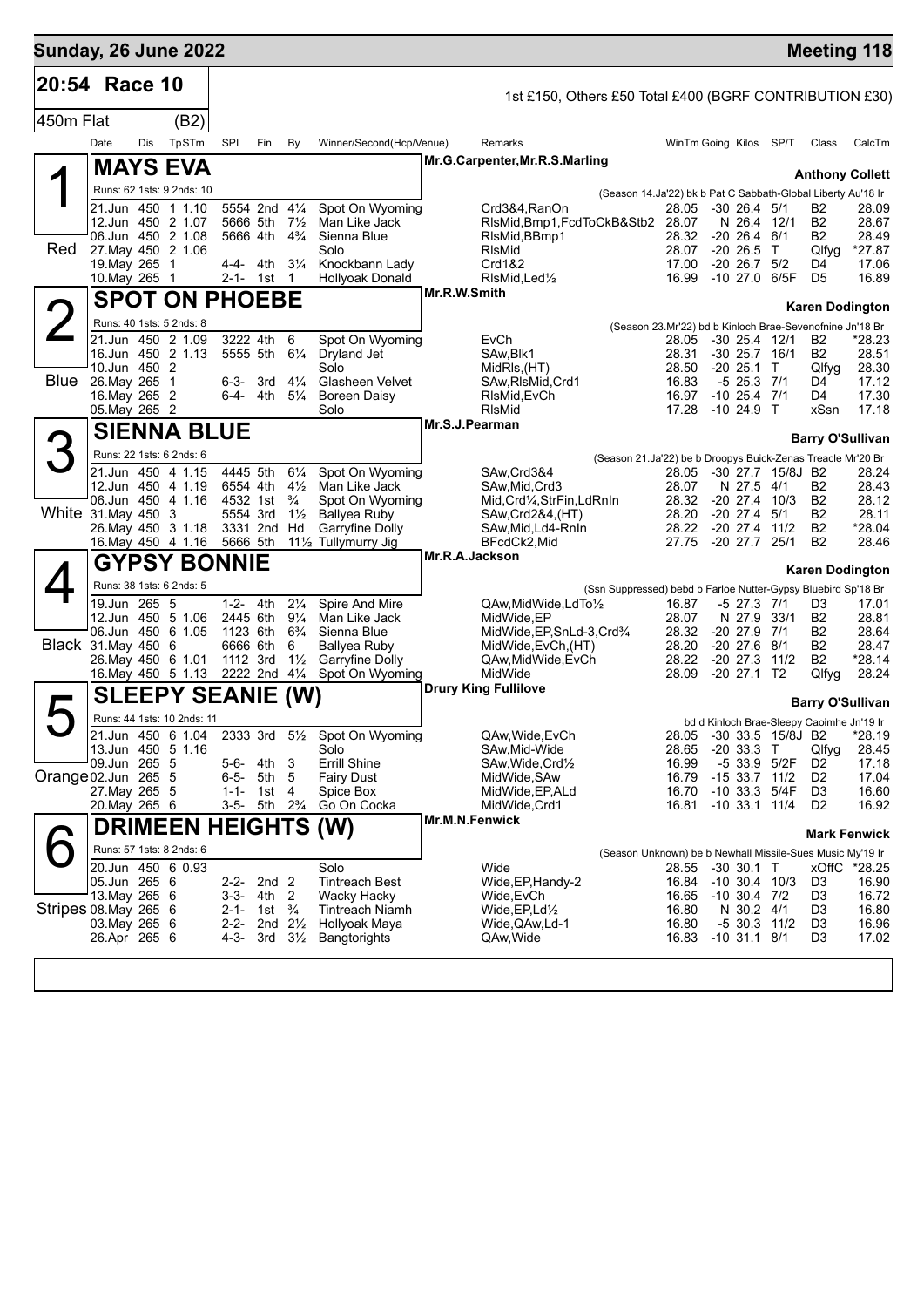| <b>Sunday, 26 June 2022</b> |                                |      |                                      |                        |                   |                                          |                                    |                    |                                                         |                                                               |                              |      | <b>Meeting 118</b>      |                |
|-----------------------------|--------------------------------|------|--------------------------------------|------------------------|-------------------|------------------------------------------|------------------------------------|--------------------|---------------------------------------------------------|---------------------------------------------------------------|------------------------------|------|-------------------------|----------------|
| 21:12 Race 11               |                                |      |                                      |                        |                   |                                          |                                    |                    | 1st £140, Others £50 Total £390 (BGRF CONTRIBUTION £30) |                                                               |                              |      |                         |                |
| 480m Flat                   |                                |      | (A4)                                 |                        |                   |                                          |                                    |                    |                                                         |                                                               |                              |      |                         |                |
|                             | Date                           | Dis. | TpSTm                                | <b>SPI</b>             | Fin               | By                                       | Winner/Second(Hcp/Venue)           |                    | Remarks                                                 |                                                               | WinTm Going Kilos SP/T       |      | Class                   | CalcTm         |
|                             |                                |      | <b>ROCA ROMA</b>                     |                        |                   |                                          |                                    | <b>Roma Racing</b> |                                                         |                                                               |                              |      |                         |                |
|                             |                                |      |                                      |                        |                   |                                          |                                    |                    |                                                         |                                                               |                              |      | <b>Barry O'Sullivan</b> |                |
|                             |                                |      | Runs: 68 1sts: 13 2nds: 13           |                        |                   |                                          |                                    |                    |                                                         | (Season Unknown) bk b Ballymac Eske-Crickleowl Bee Ap'19 Ir   |                              |      |                         |                |
|                             |                                |      | 20.Jun 480 1 3.32<br>09.Jun 480 3 R8 | 4444 4th<br>3366 6th   |                   | $2\frac{3}{4}$<br>$3\frac{3}{4}$         | Canya Survive                      |                    | RIs, EvCh<br>Crd <sub>3</sub>                           | 30.20<br>29.59                                                | $-30$ 28.9 $6/1$             |      | A4<br>Hcp               | 30.12<br>30.31 |
|                             |                                |      | 02.Jun 480 4 R6                      |                        | 4466 6th          | $\overline{7}$                           | Borna Punk(Scr)<br>Borna Punk(Scr) |                    | RIs, EvCh                                               | 29.64                                                         | -20 29.0 12/1<br>$-3028.8$   | 12/1 | Hcp                     | 30.37          |
| Red                         |                                |      | 27. May 480 1 3.27                   |                        | 2322 2nd 1        |                                          | Tuckeys Jet                        |                    | Rls, RanOn                                              | 30.10                                                         | $-20$ 28.4 $5/1$             |      | A4                      | 29.98          |
|                             |                                |      | 19 May 480 1 3.35                    | 5665 4th               |                   | $7\frac{3}{4}$                           | <b>Burnpark Diamond</b>            |                    | $RIs, BIk18\frac{1}{4}$                                 | 30.41                                                         | -50 28.4 9/4F                |      | A4                      | 30.53          |
|                             |                                |      | 13. May 480 1 3.32                   | 3554 3rd               |                   | $\frac{1}{2}$                            | Borna Damsel                       |                    | RIs, RanOn, ChINrLn                                     | 30.00                                                         | $-2028.0$                    | 11/4 | A4                      | *29.84         |
|                             |                                |      | <b>CAVIES CUCKOO</b>                 |                        |                   |                                          |                                    |                    | Mrs.D.K.Hurlock                                         |                                                               |                              |      |                         |                |
|                             |                                |      |                                      |                        |                   |                                          |                                    |                    |                                                         |                                                               |                              |      | <b>Deborah Hurlock</b>  |                |
|                             |                                |      | Runs: 2 1sts: 0 2nds: 1              |                        |                   |                                          |                                    |                    |                                                         | (Season 15.Mr'22) bk b Droopys Jet-Cavies Lucy Jn'20 Ir       |                              |      |                         |                |
|                             |                                |      | 20.Jun 480 2 3.19                    | 1111                   | 1st               | $9\frac{3}{4}$                           | Hour Glass Sam                     |                    | Mid, Led1                                               | 30.17                                                         | $-30$ 27.8 T3                |      | Qlfyg                   | *29.87         |
|                             | 12.Jun 265 2                   |      |                                      | $4 - 2 -$              | 2nd $\frac{1}{2}$ |                                          | Baunaniska Lulu                    |                    | RIsMid, RanOn, ChINrLn                                  | 16.76                                                         | N 27.8 6/1                   |      | D <sub>3</sub>          | 16.80          |
|                             | 05.Jun 265 2                   |      |                                      | $5 - 3 -$              | 3rd               | $\overline{1}$                           | <b>Harlequin Pepper</b>            |                    | RIsMid, RanOn                                           | 16.90                                                         | $-15$ 27.9 $9/1$             |      | D3                      | 16.84          |
| Blue                        | 27. May 265                    |      | $\overline{1}$                       | $2 - 2 -$<br>$3 - 3 -$ |                   | 2nd $2\frac{1}{4}$<br>2nd $3\frac{1}{2}$ | Perfecto Paws                      |                    | RIsMid, EvCh                                            | 16.79<br>17.05                                                | $-10, 27.5$<br>$-20$ 27.2 T3 | T3   | ReQul                   | 16.88<br>17.13 |
|                             | 19. May 265 2<br>13. May 265 2 |      |                                      |                        | 2-2- 2nd 3        |                                          | Kingsmill Market<br>Ross Panther   |                    | RIs-Mid, BmpRnIn<br>RIsMid, EvCh                        | 17.07                                                         | $-10$ 27.0 T2                |      | Qlfyg<br>xSsn           | 17.21          |
|                             |                                |      |                                      |                        |                   |                                          |                                    | Mr.C.Maton         |                                                         |                                                               |                              |      |                         |                |
|                             |                                |      | <b>MONGYS KATE</b>                   |                        |                   |                                          |                                    |                    |                                                         |                                                               |                              |      | <b>Karen Dodington</b>  |                |
|                             |                                |      | Runs: 1 1sts: 1 2nds: 0              |                        |                   |                                          |                                    |                    |                                                         | (Season Unknown) bk b Blastoff Jet-Mongys Niece Ja'21 Ir      |                              |      |                         |                |
|                             |                                |      | 21.Jun 480 4 3.30                    | 1111                   | 1st               | <b>SH</b>                                | Hazelwood Magic                    |                    | EP, Mid, Led1                                           | 30.36                                                         | $-30$ 28.1 $5/2$             |      | A5                      | 30.06          |
|                             |                                |      | 16.Jun 480 1 3.26                    | 1111                   | 1st               | $7\frac{3}{4}$                           | <b>Redhills Blue</b>               |                    | Mid-RIs, Ld1                                            | 30.33                                                         | $-30$ 27.6 T3                |      | Qlfyq                   | $*30.03$       |
|                             |                                |      | 06.Jun 480 6 3.26                    |                        | 2233 3rd          | $4\frac{1}{4}$                           | <b>Mellon Candy</b>                |                    | MidRls, HitRls2                                         | 30.39                                                         | $-20$ 27.2 T3                |      | Qlfyg                   | 30.53          |
|                             |                                |      | White 30. May 480 3 3.36             |                        |                   |                                          | Solo                               |                    | Middle                                                  | 30.44                                                         | $-30$ 27.5 T                 |      | Nvice                   | 30.14          |
|                             |                                |      | 14. May 525 4 4.28                   |                        | 3rd <sub>6</sub>  |                                          | Dellser Tony(Yghal)                |                    | EVAw, RanOn                                             | 29.51                                                         | $-30$ 27.7 T3                |      | Sales                   | 29.64          |
|                             | 14.Apr 525 3                   |      |                                      |                        | 2nd <sub>5</sub>  |                                          | Mongys Gem(Lmrck)                  |                    | RailsMid                                                | 30.08                                                         | N 28.2 T2                    |      |                         | 30.43          |
|                             |                                |      | <b>BOOMERANG BEAU</b>                |                        |                   |                                          |                                    |                    | Mr.K.J.Devonshire, Mr.B.Tuffnell                        |                                                               |                              |      | <b>Anthony Collett</b>  |                |
|                             |                                |      | Runs: 24 1sts: 3 2nds: 5             |                        |                   |                                          |                                    |                    |                                                         | (Season Unknown) bk b Pat C Sabbath-Brannig Boomboom De'19 Ir |                              |      |                         |                |
|                             |                                |      | 20.Jun 480 4 3.30                    | 4556 6th               |                   | 6                                        | Slippy Isla                        |                    | Mid, Blk1                                               | 30.17                                                         | $-30$ 29.6 $14/1$            |      | A4                      | 30.34          |
|                             |                                |      | 13.Jun 480 4 3.21                    | 1135 5th               |                   | 5                                        | <b>Smiley Charley</b>              |                    | QAw,Ld-3,Crd4                                           | 30.13                                                         | $-20$ 30.4 $7/1$             |      | A4                      | 30.33          |
|                             |                                |      | 05.Jun 480 4 3.23                    | 3545 5th               |                   |                                          | 111⁄4 Decisive Annie               |                    | Mid, BCrd1&1/4, FcdCk3                                  | 29.91                                                         | $-20, 30.3$                  | 12/1 | A4                      | 30.60          |
|                             |                                |      | Black 29. May 480 3 3.27             | 3566 6th               |                   |                                          | 143⁄4 Coolavanny Solar             |                    | Mid, Crd1&2                                             | 29.78                                                         | $-10, 30.1$                  | 8/1  | A4                      | 30.86          |
|                             |                                |      | 20. May 480 4 3.30                   | 2111 1st               |                   | Nk                                       | Tuckeys Jet                        |                    | Mid, EP, Ld2, HldOn                                     | 30.34                                                         | -40 29.6 11/2                |      | A4                      | 29.94          |

18.Apr 480 4 3.31 1111 1st 2¾ Slanan Ben EP,Mid,ALd,SnClr 29.88 -20 30.1 6/1 A6 \*29.68

20.Jun 480 6 3.25 2323 2nd ¾ Slippy Isla MidWide,EvCh 30.17 -30 30.4 15/8 A4 \*29.93 13.Jun 480 6 3.32 2211 1st 4½ Decisive Rebel MidWide,Ld3 30.14 -20 30.3 13/8F A5 29.94

27.May 265 6 3-2- 2nd 4 Sleepy Seanie Wide,RanOn 16.70 -10 30.3 11/4 D3 16.92

**Oak Racing Syndicate**

20.Jun 480 5 3.23 1123 3rd 1¾ Canya Survive QAw,LedTo½ 30.20 -30 28.2 12/1 A4 \*30.04 09.Jun 480 6 3.25 1333 2nd 4¾ Agilis Axl Crd1,Blk4 Crd1,Blk4 30.20 -20 27.9 T3 ReQul 30.May 265 5 4-3- 4th 4¼ Mandys Lady Wide,EvCh 16.93 -15 27.4 11/1 D3 17.11

1-1- 1st Hd Thanks Pal Wide, QAw, Ld-2, CmAg, LdNrLn 16.89 - 15 30.3 11/4 D3 16.74

23-4- 5th 9½ Greenview Lass 20 QAw, Blk2&RnIn 16.82 -15 27.2 8/1 D3 17.43<br>16-4- 4th 4¾ Courts Ad Ted MidWide, Crd1 17.08 -10 26.6 9/1 D3 17.36

5-6- 6th 5<sup>1</sup>/<sub>2</sub> Fawkham Princess MidWide,Crd2 16.93 N 26.3 6/1 D3 17.37

**Mrs.D.K.Hurlock**

07.Jun 480 6 3.38 Solo Wide 30.36 -30 30.3 T Qlfyg 30.06

**Deborah Hurlock**

**Barry O'Sullivan**

(Season Unknown) bk b Ballymac Bolger-Lacken Coco Au'20 Ir

16.86 -20 29.8 4/1

(Season 17.Mr'22) bd b Kinloch Brae-Pennys Queen Au'18 Ir

ム

6

Orange 02.Jun 265 6<br>27.May 265 6

Stripes 24.May 265 6

17. May 265<br>17. May 265.

**SPICE BOX (W)**

**PENNYS ILEX (W)**

Runs: 9 1sts: 4 2nds: 2

Runs: 53 1sts: 6 2nds: 11